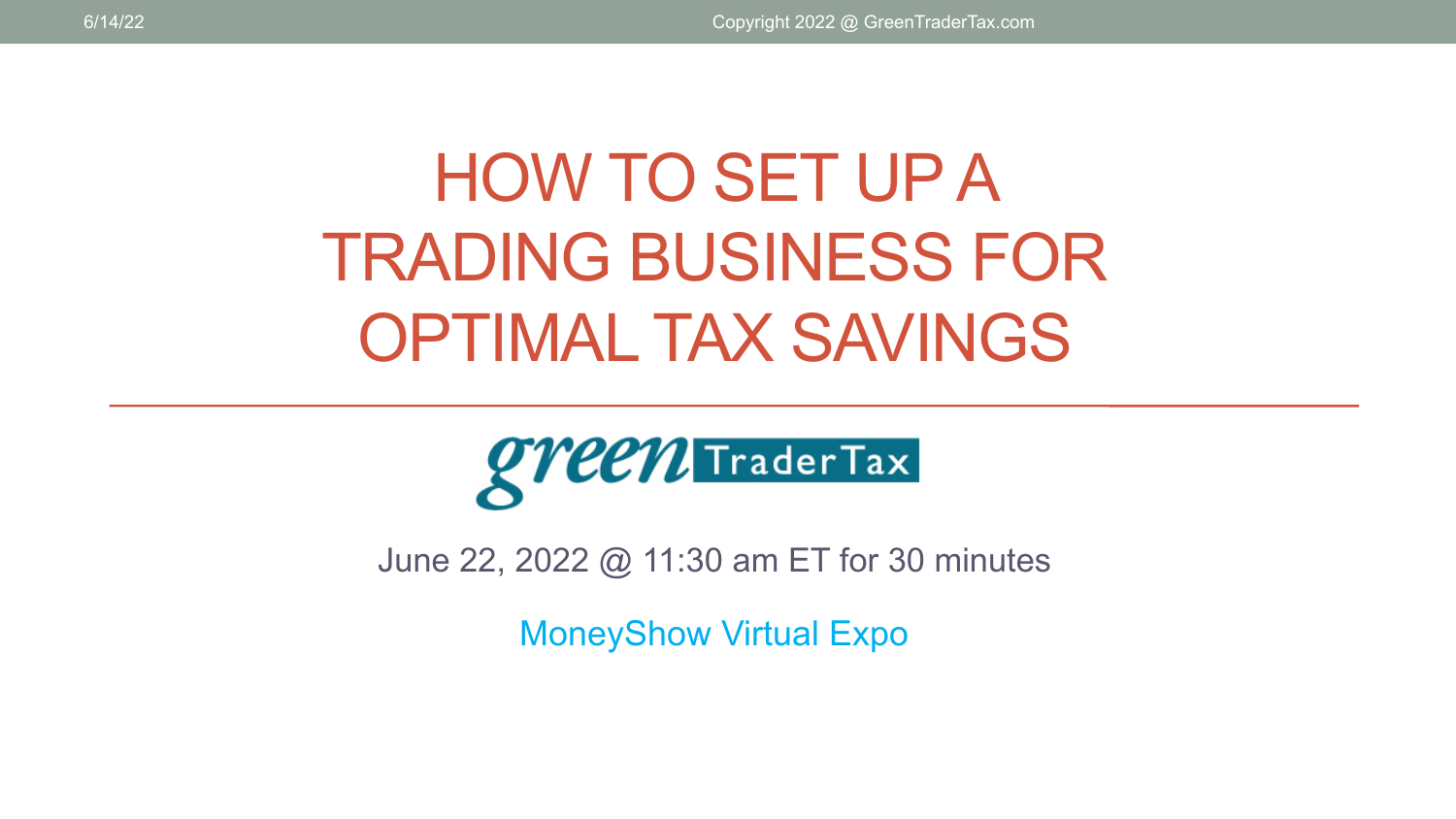#### Host & Author

[Robert A. Green, CPA](https://greentradertax.com/about-us/professionals/robert-a-green-cpa/)

CEO [GreenTraderTax](https://greentradertax.com/)

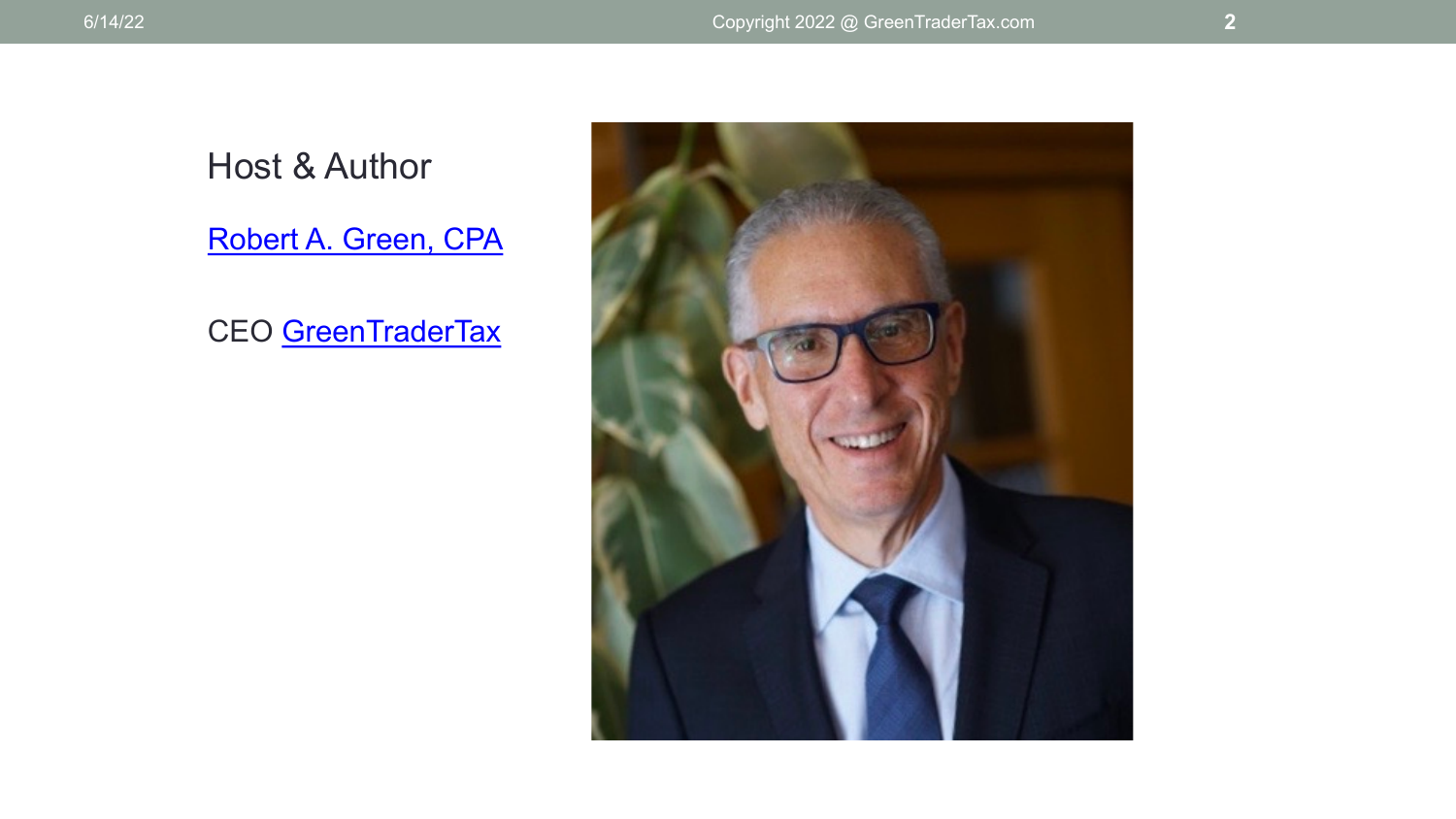#### **Disclaimer**

- This information is educational.
- Where specific tax advice is necessary or appropriate, you may wish to consult with a qualified tax advisor.
- Robert A. Green and the Green companies are not affiliated with MoneyShow.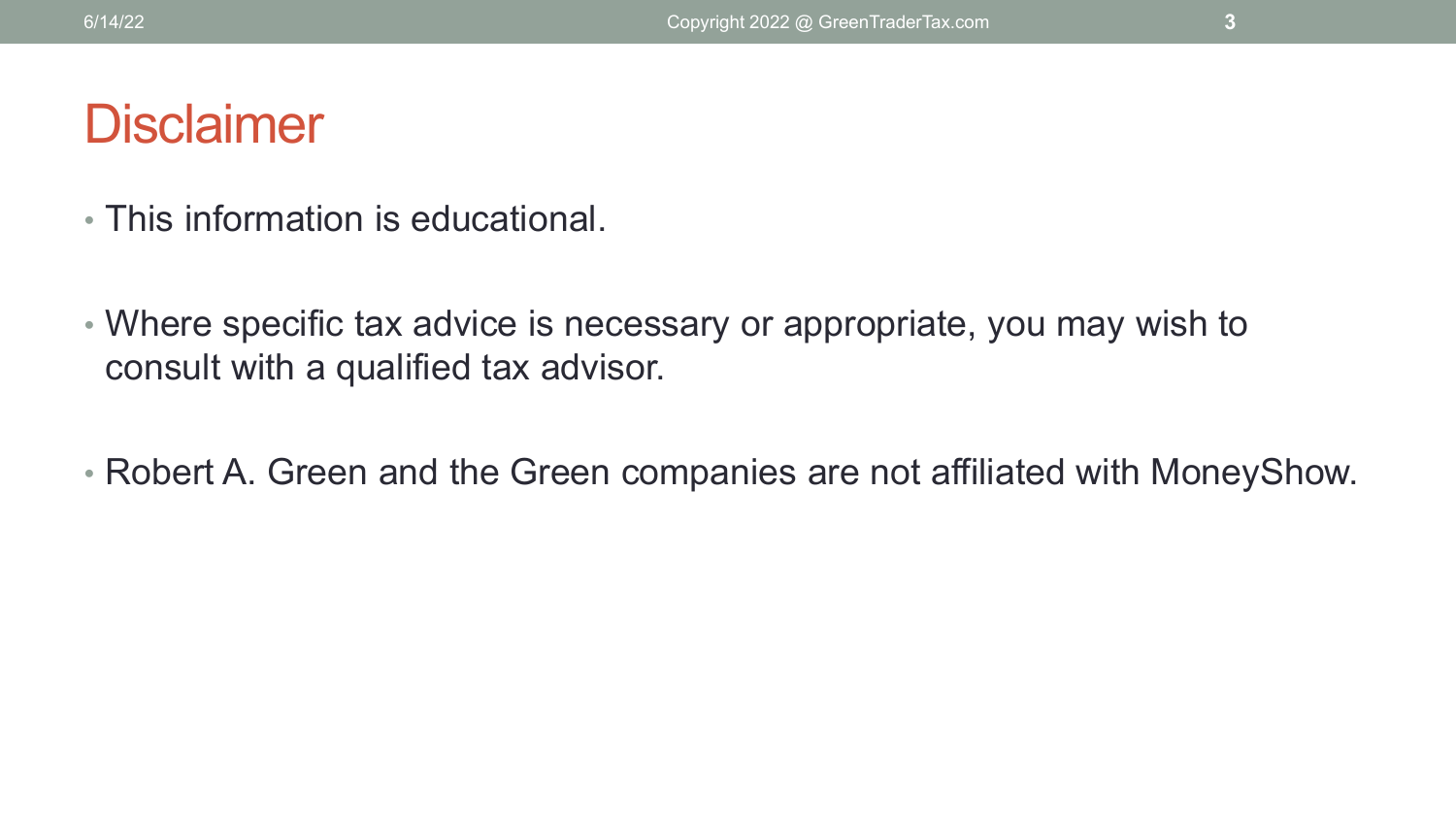### **Overview**

- If you are eligible for trader tax status (TTS), consider setting up a trading business to maximize tax benefits.
	- Deduct trading business expenses.
	- Elect Section 475 MTM for exemption from wash sales and the capital loss limitation.
	- Be eligible for a 20% qualified business income QBI deduction on Section 475/TTS income.
	- Deduct health insurance and high-deductible retirement plan contributions.
	- Deduct state and local taxes (SALT) as a pass-through entity (PTE) business expense avoiding the \$10,000 SALT cap.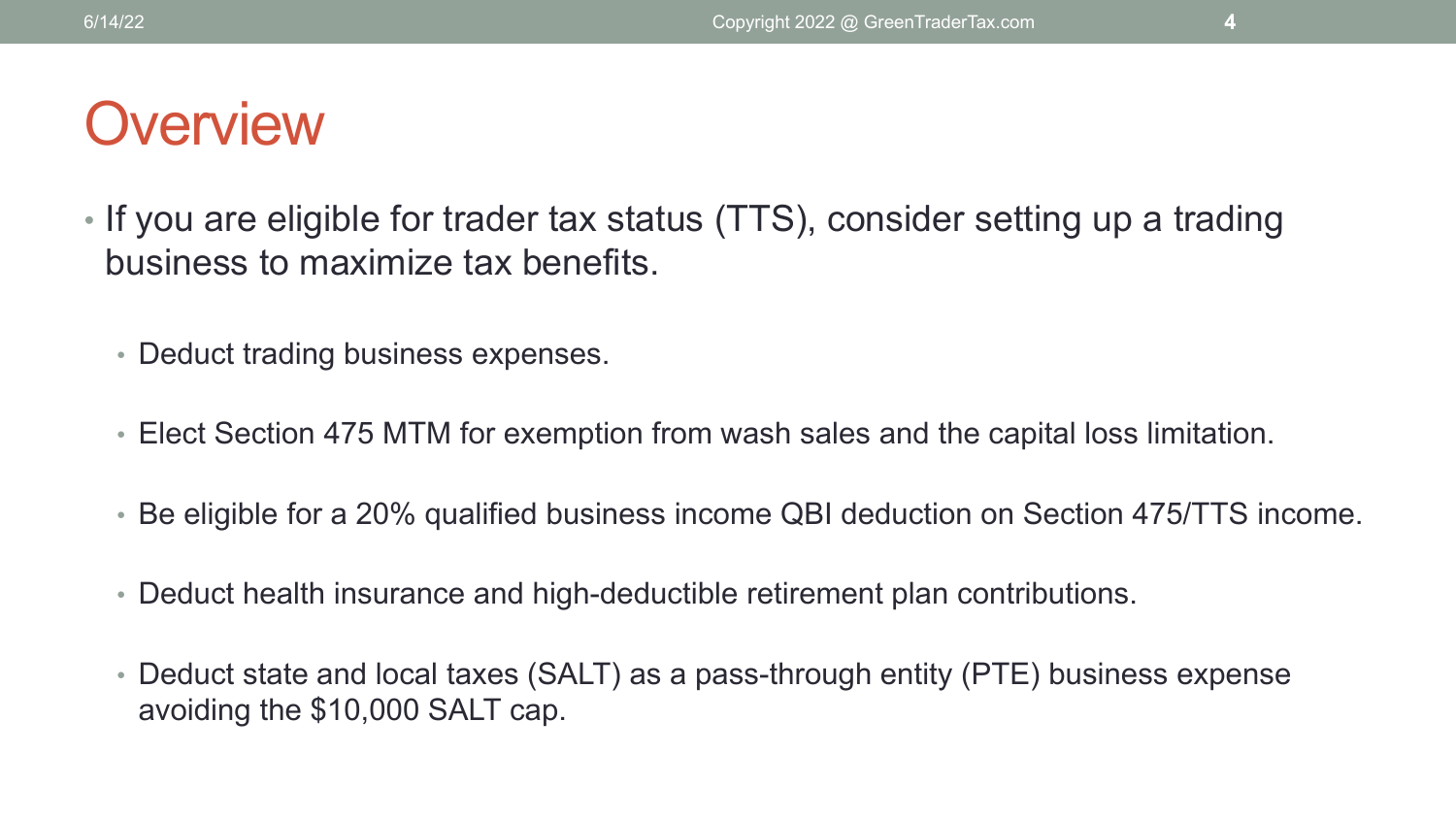# HOW TO BE ELIGIBLE FOR TRADER TAX STATUS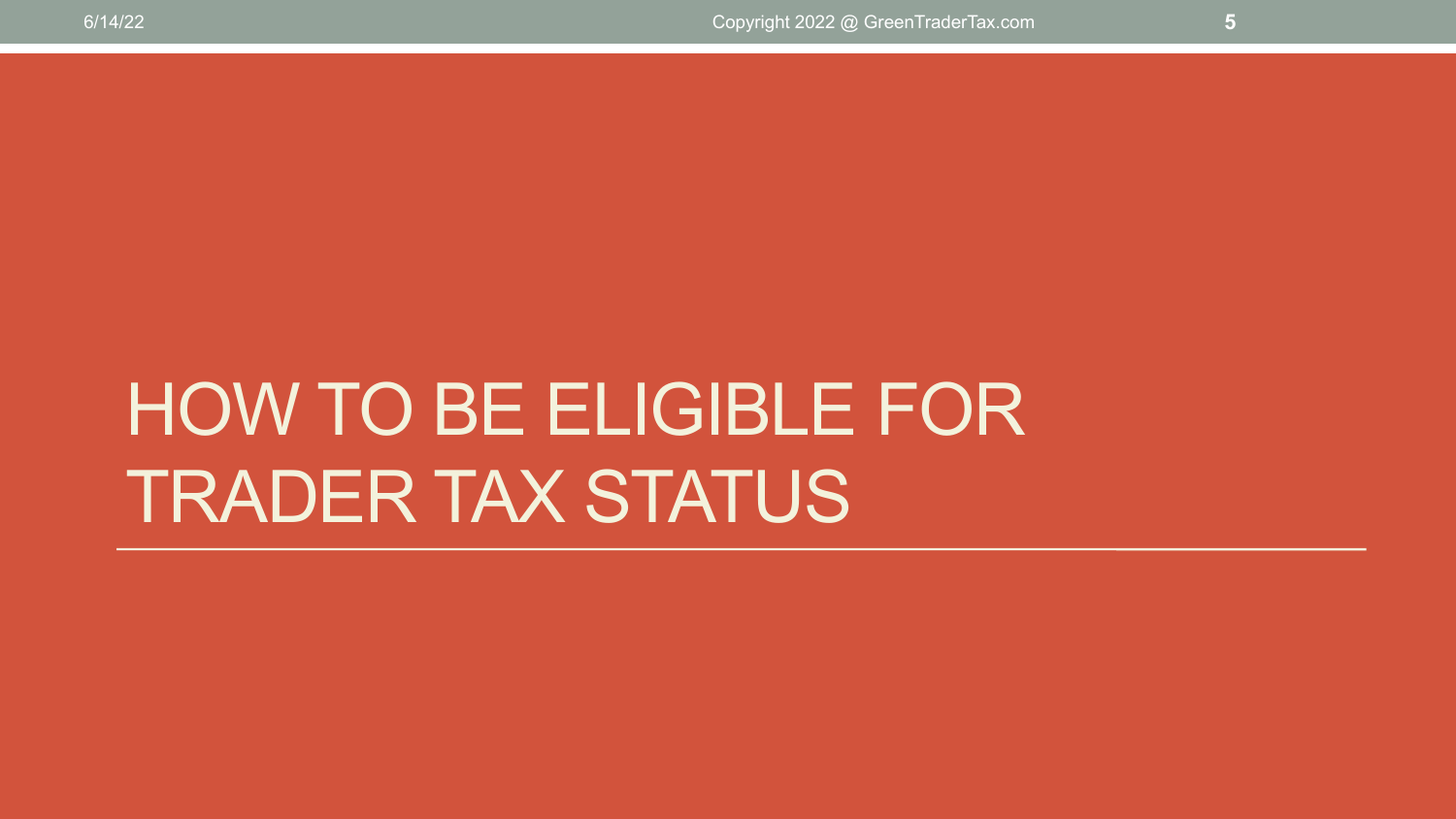## Golden rules for TTS (1)

- *Volume*: Four trades per day, 16 trades per week, 60 a month, and 720 per year on an annualized basis (Poppe court). Count each open and closing trade separately.
- *Frequency*: Executes trades on close to four days per week, around a 75% frequency rate.
- *Holding period*: In the Endicott court, the IRS said the average holding period must be 31 days or less. That's a bright-line test.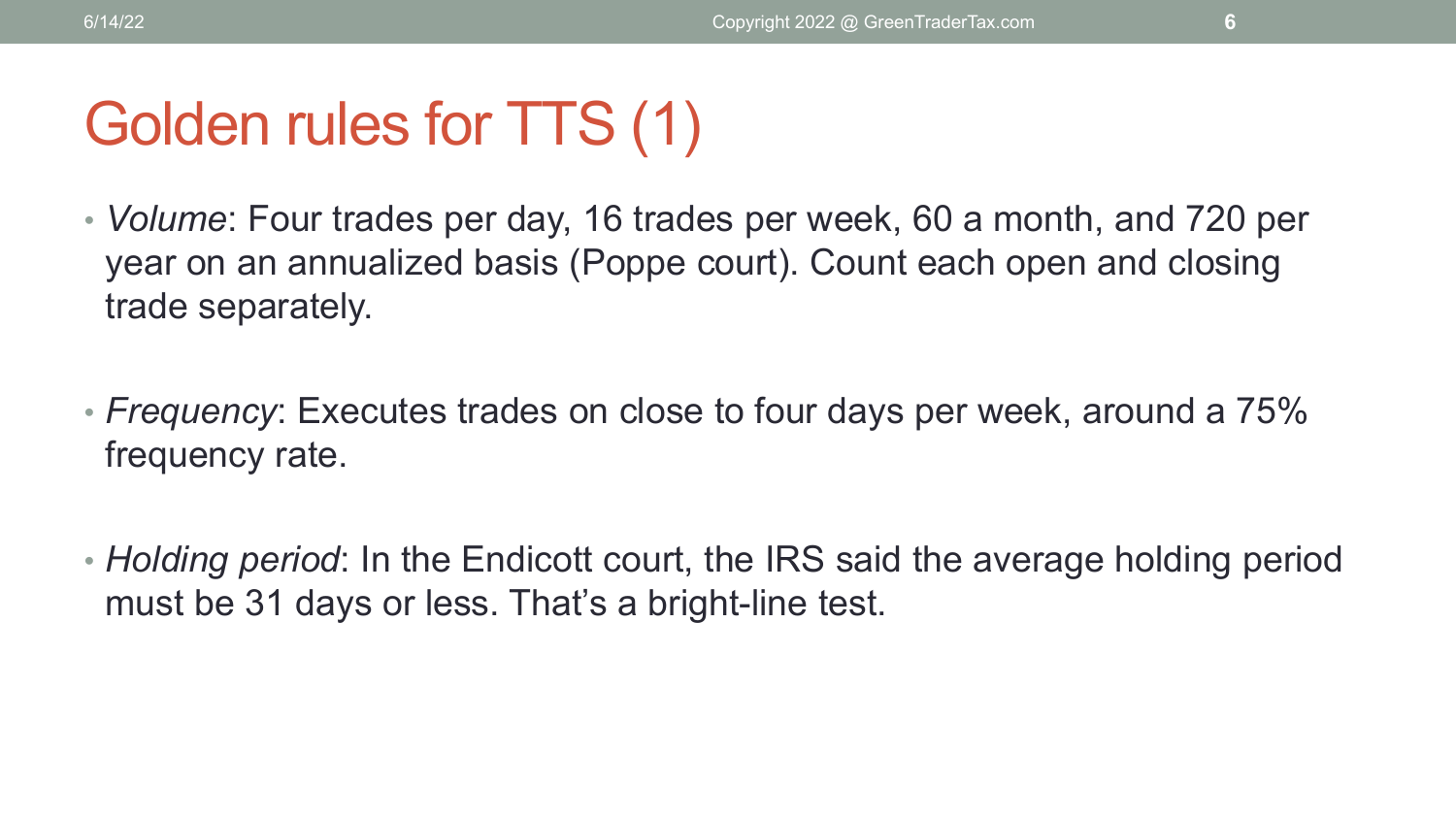# Golden rules for TTS (2)

- *Trades full time or part-time*, for a good portion of the day, almost every day the markets are open.
- *Hours*: Spends more than four hours per day, almost every market day working on the trading business — all time counts.
- *Avoid sporadic lapses*: Once TTS commences, avoid lapses in the trading during the year.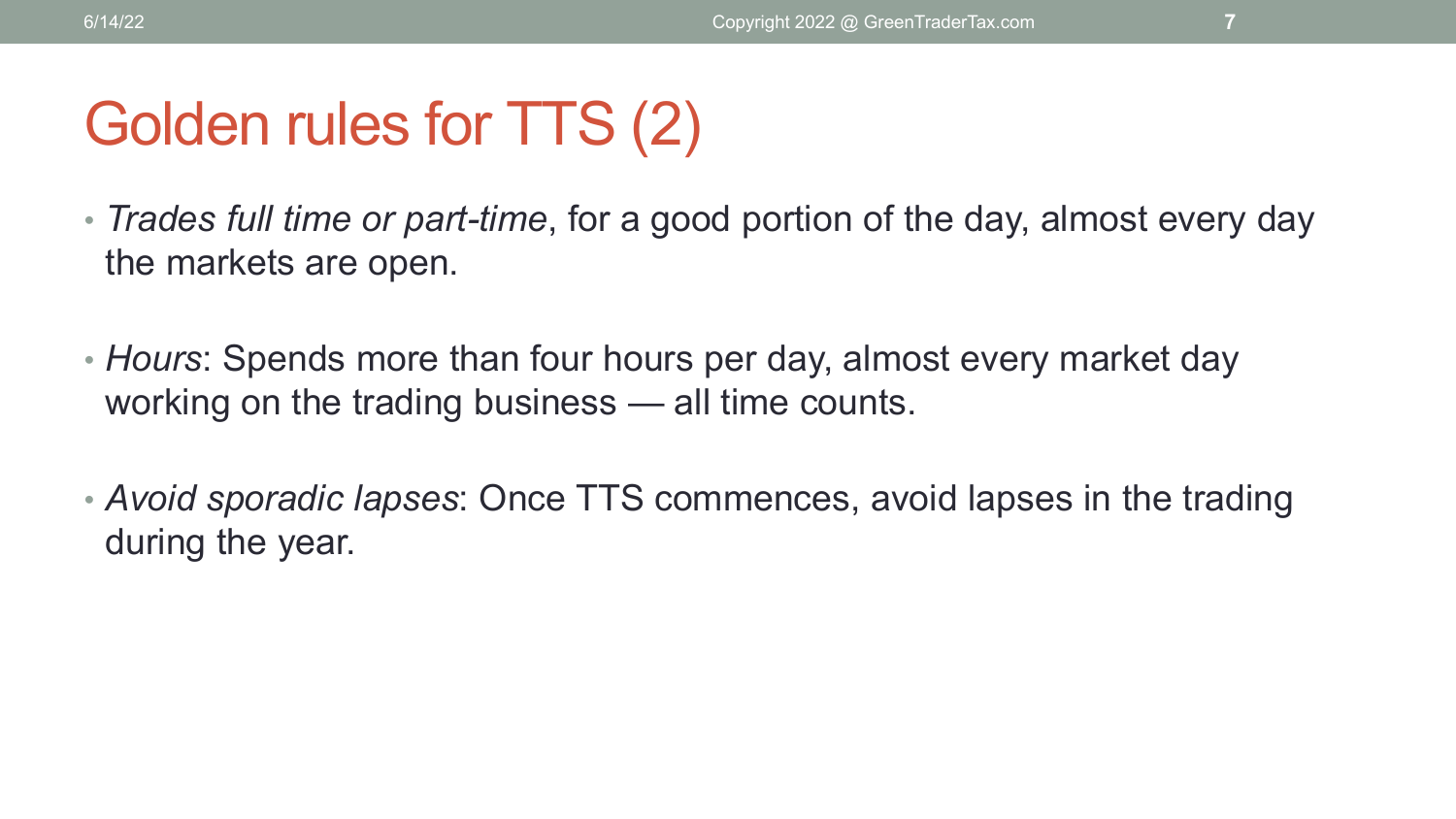# Golden rules for TTS (3)

- *Intention*: Has the intention to run a business and make a living. It doesn't have to be a primary living.
- *Operations*: Has significant business equipment, education, business services, and a home office.
- *Account size*: Has a material account size. Securities traders need to have \$25,000 on deposit with a U.S.-based broker to achieve pattern day trader (PDT) status. For the minimum account size, we like to see more than \$15,000.
- <https://greentradertax.com/trader-tax-center/trader-tax-status/how-to-qualify/>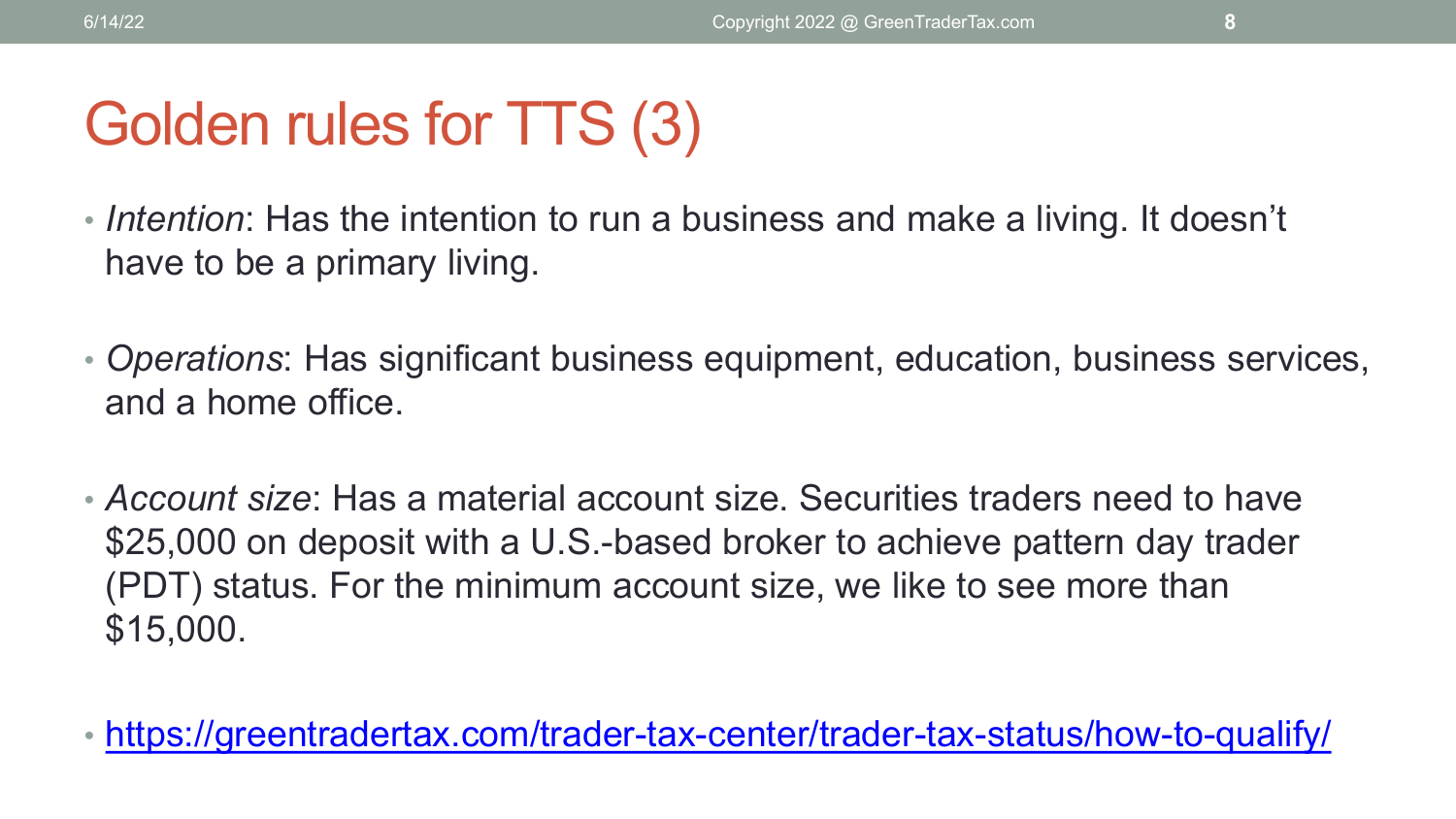### What doesn't qualify for TTS?

- Automated trading system (ATS) created by a third-party with entry and exit signals, and automated execution. Some ATS don't come with automatic execution, and traders significantly depart from ATS signals so that the trader can count those trades. A self-created ATS counts for TTS.
- A trade copying service does not count for TTS unless you depart from recommended trades significantly.
- Engaging an investment advisor.
- Trading retirement funds.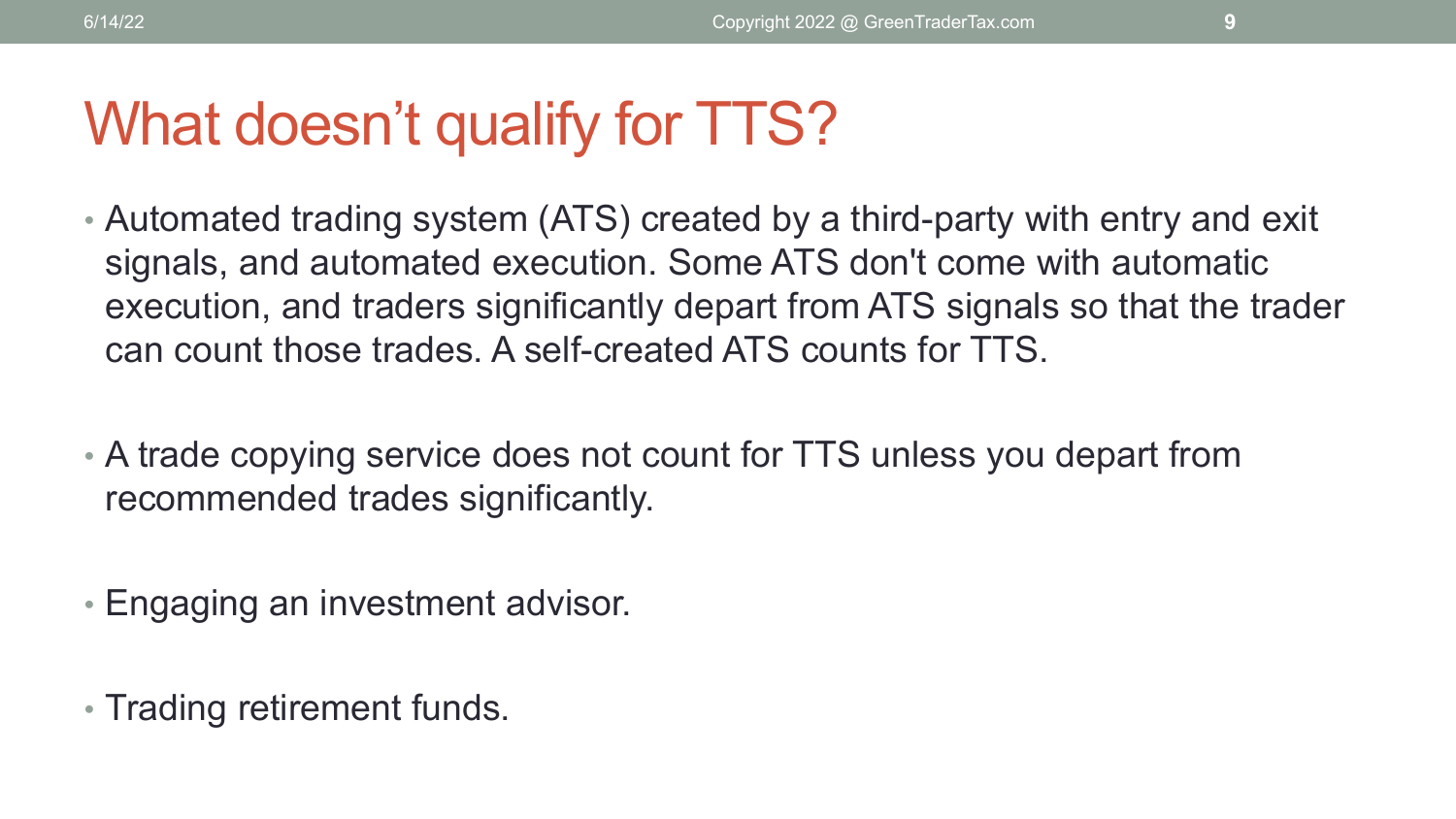# CHOICE OF ENTITY FOR TRADERS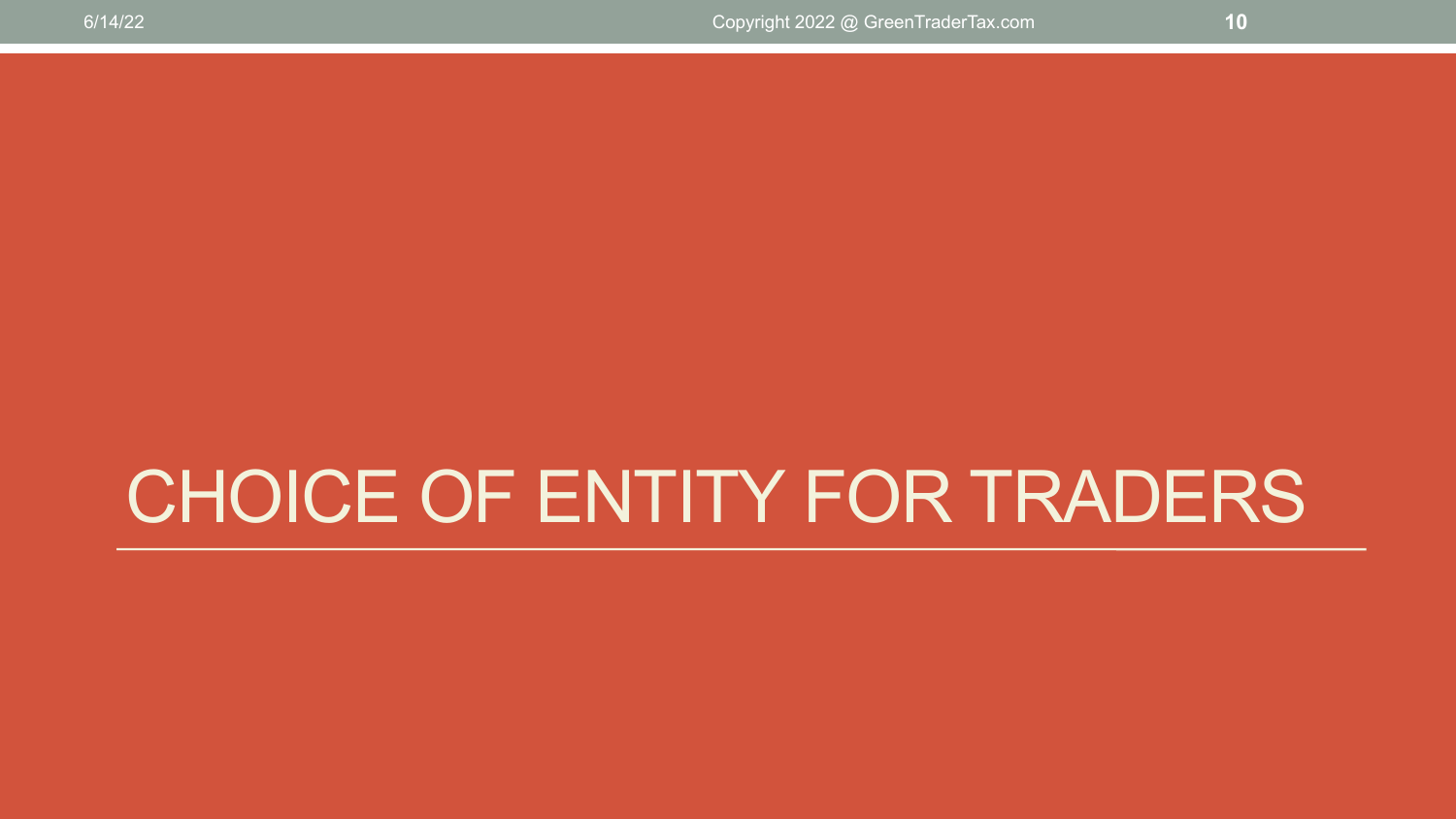| <b>Choice Of Entity For Traders</b>   |                   |                  |                    |
|---------------------------------------|-------------------|------------------|--------------------|
| <b>Eligible for Trader Tax Status</b> | Sole              | <b>LLC</b>       | <b>LLC</b>         |
|                                       | Proprietor        | Partnership      | S-Corp             |
|                                       |                   |                  |                    |
|                                       |                   |                  |                    |
| Deduct trading business expenses      | <b>Schedule C</b> | <b>Form 1065</b> | <b>Form 1120-S</b> |
|                                       |                   |                  |                    |
| Elect Section 475 MTM                 | By April 15       | By March 15      | By March 15        |
|                                       |                   |                  |                    |
| Ring-fence trading from investments   | <b>No</b>         | Yes              | Yes                |
|                                       |                   |                  |                    |
| SALT cap workaround solution          | <b>No</b>         | Yes              | Yes                |
|                                       |                   |                  |                    |
| Health insurance deduction            | <b>No</b>         | <b>No</b>        | <b>Yes</b>         |
|                                       |                   |                  |                    |
| Retirement plan deduction             | <b>No</b>         | <b>No</b>        | <b>Yes</b>         |
|                                       |                   |                  |                    |
| Payroll tax compliance                | <b>No</b>         | <b>No</b>        | <b>Yes</b>         |
|                                       |                   |                  |                    |
| Separate income tax return            | <b>No</b>         | Yes              | Yes                |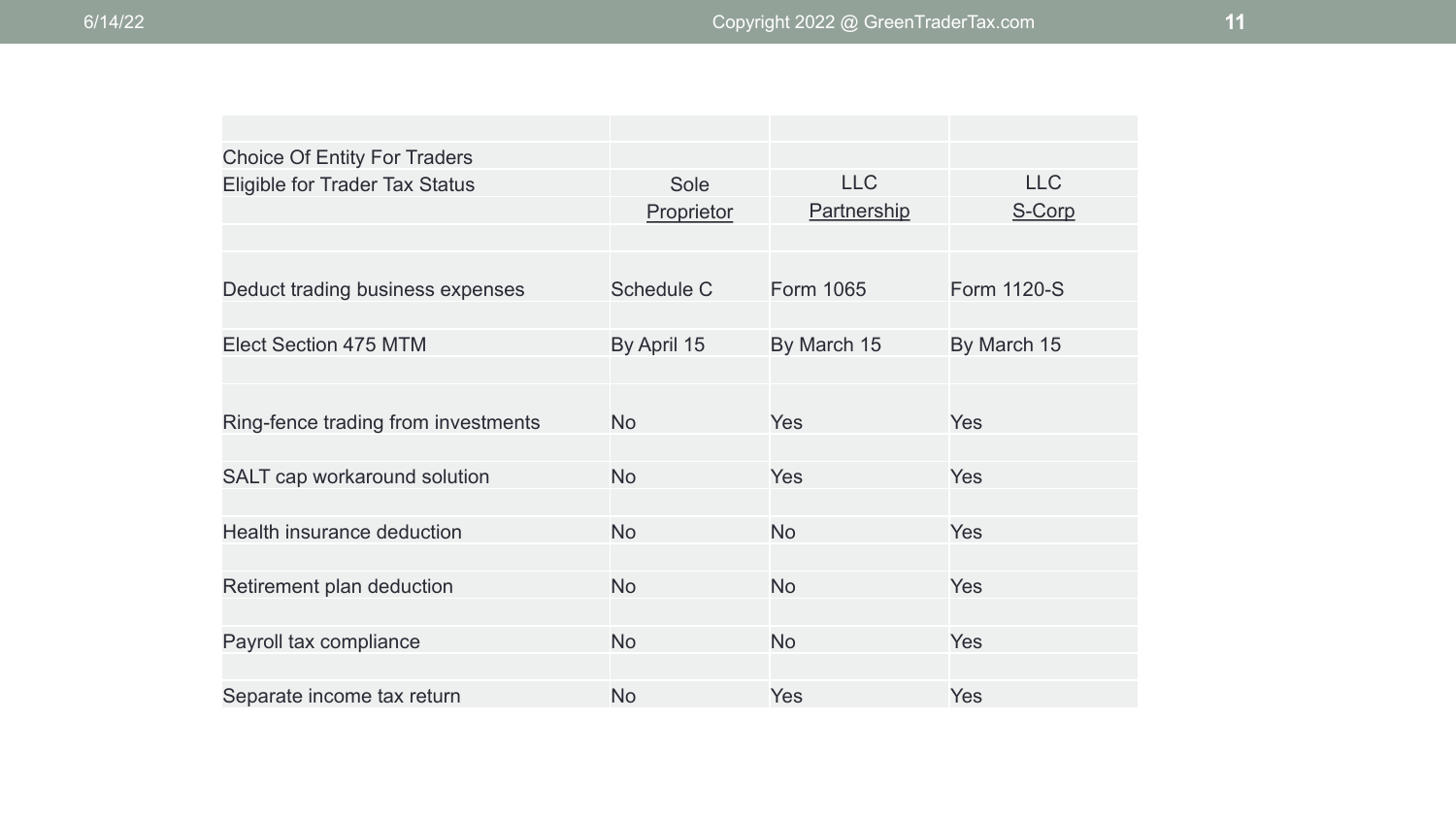# SOLE PROPRIETORSHIP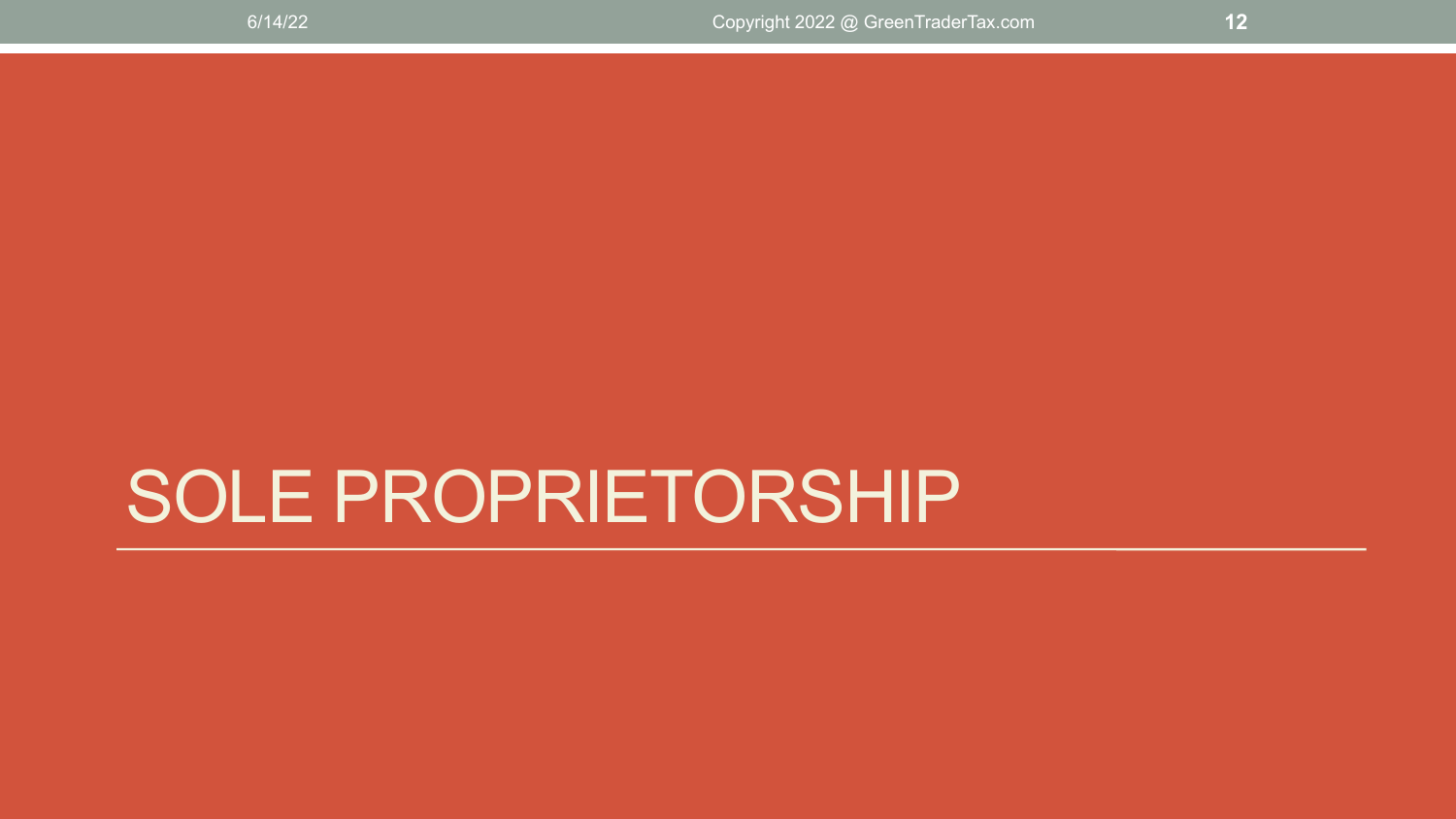### File a Schedule C with Form 1040

- An individual TTS trader deducts business expenses, startup costs, and home office deductions on a Schedule C (Profit or Loss From Business – Sole Proprietorship) as part of the 1040 filing.
- Traders don't have revenue on Schedule C; report trading gains and losses on other tax forms.
- Schedule C expenses are an above-the-line deduction from gross income.
- TTS Schedule C expenses also reduce self-employment income (SEI). However, trading income is not SEI unless you are a full member of a futures exchange.
- Trading income is net investment income (NII) for the 3.8% net investment tax on NII over ACA thresholds.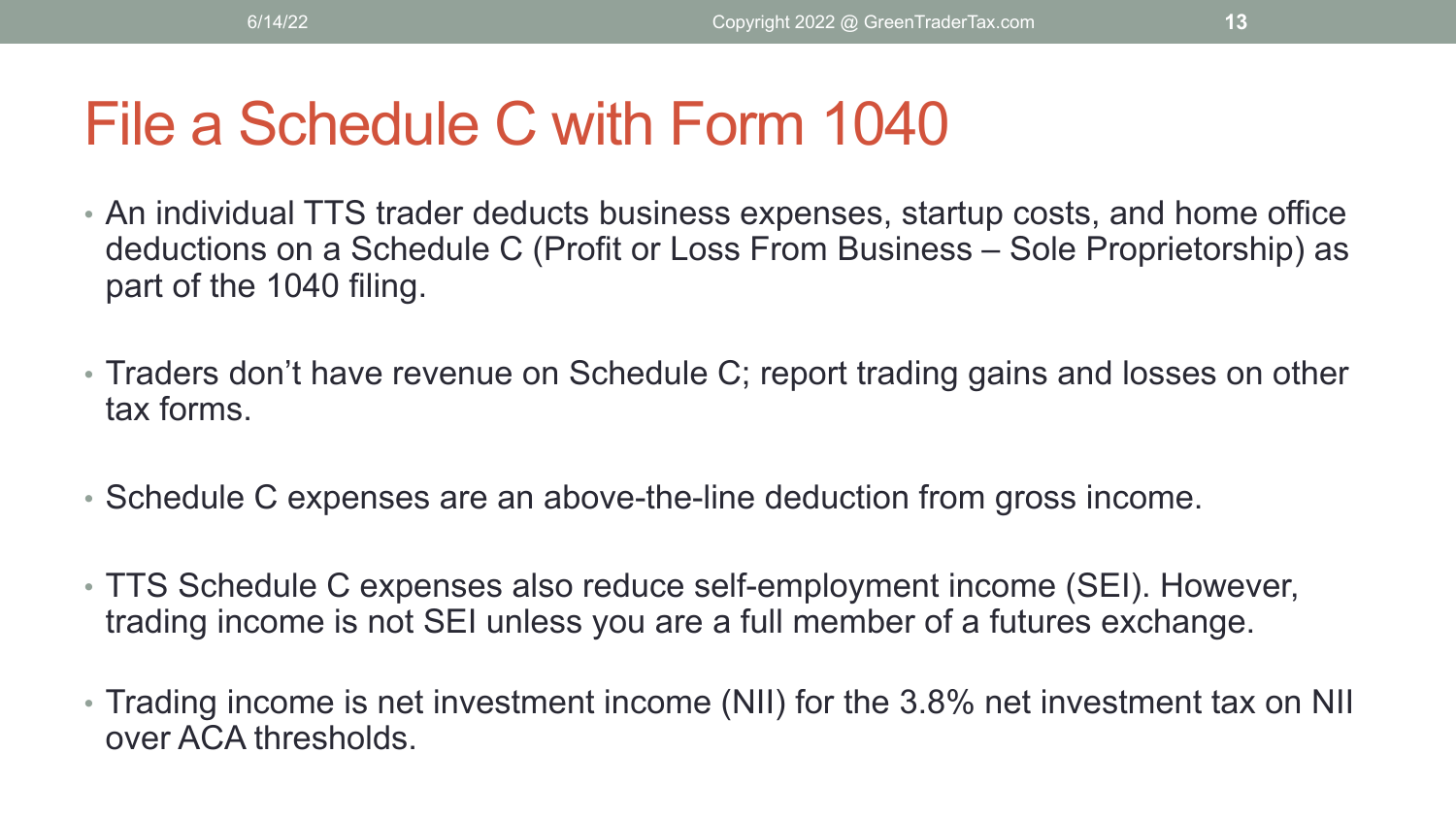### Individual brokerage account

- Open an individual brokerage account(s) in the trader's name and social security number.
- You can also use a joint individual account but first list the trader's name and social security number.
- If the husband trades the spouse's account, neither can qualify for TTS.
- Individuals pay non-professional rates for real-time data, whereas entities might owe higher professional rates.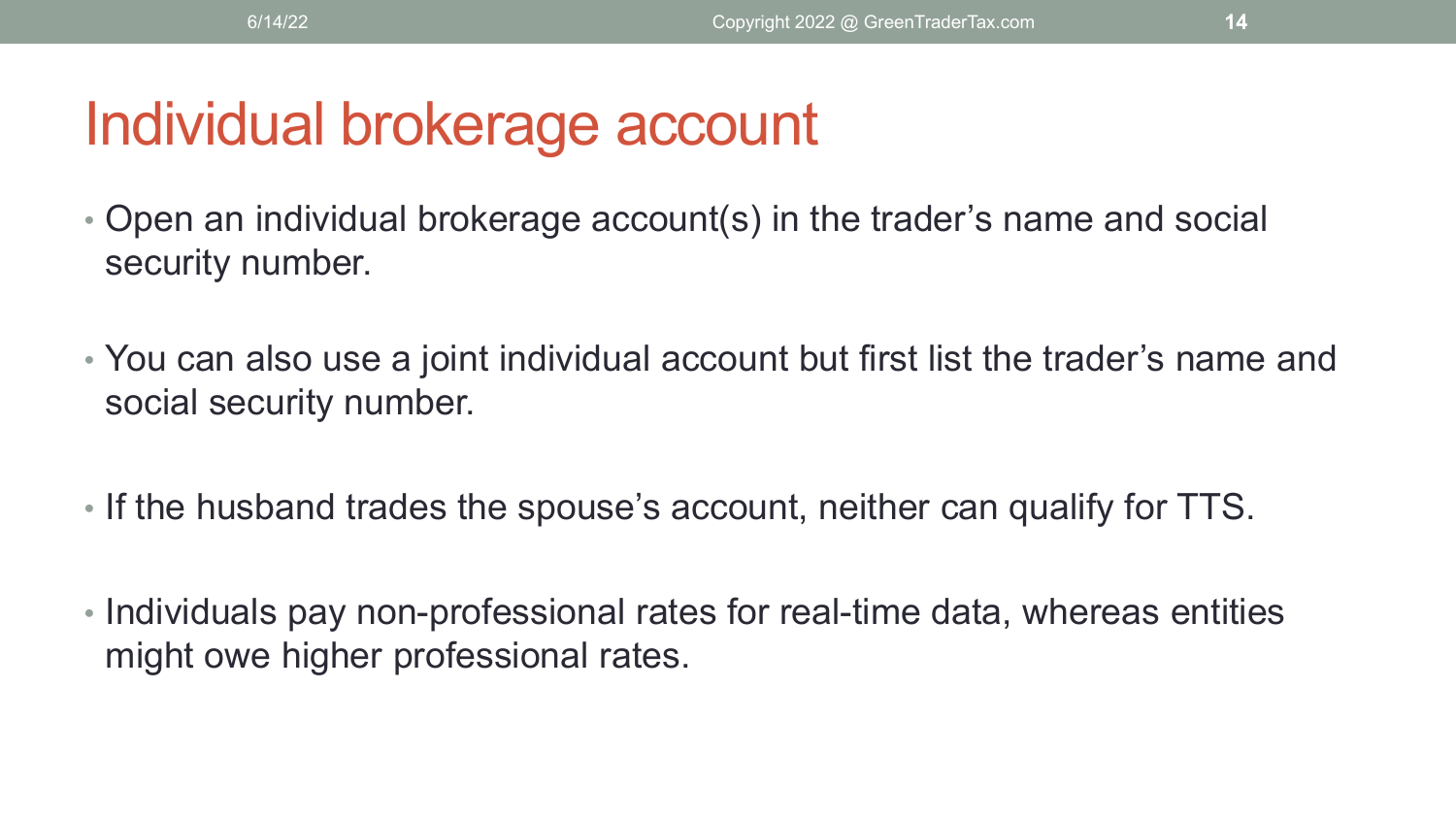# No election or filing need for TTS

- There isn't a tax election for claiming TTS. it's determined based on facts and circumstances assessed at year-end
- You can claim TTS after the fact; you don't have to formalize it in advance.
- A TTS trader can elect Section 475 for MTM ordinary gain or loss treatment. But the 475 election is due early in the tax year.
- TTS is like undergraduate school, and Section 475 is like grad school. You can claim TTS after the fact, but not 475, which hurts many traders in 2022, especially if they rack up massive losses YTD and missed the 475-election deadline on April 18, 2022.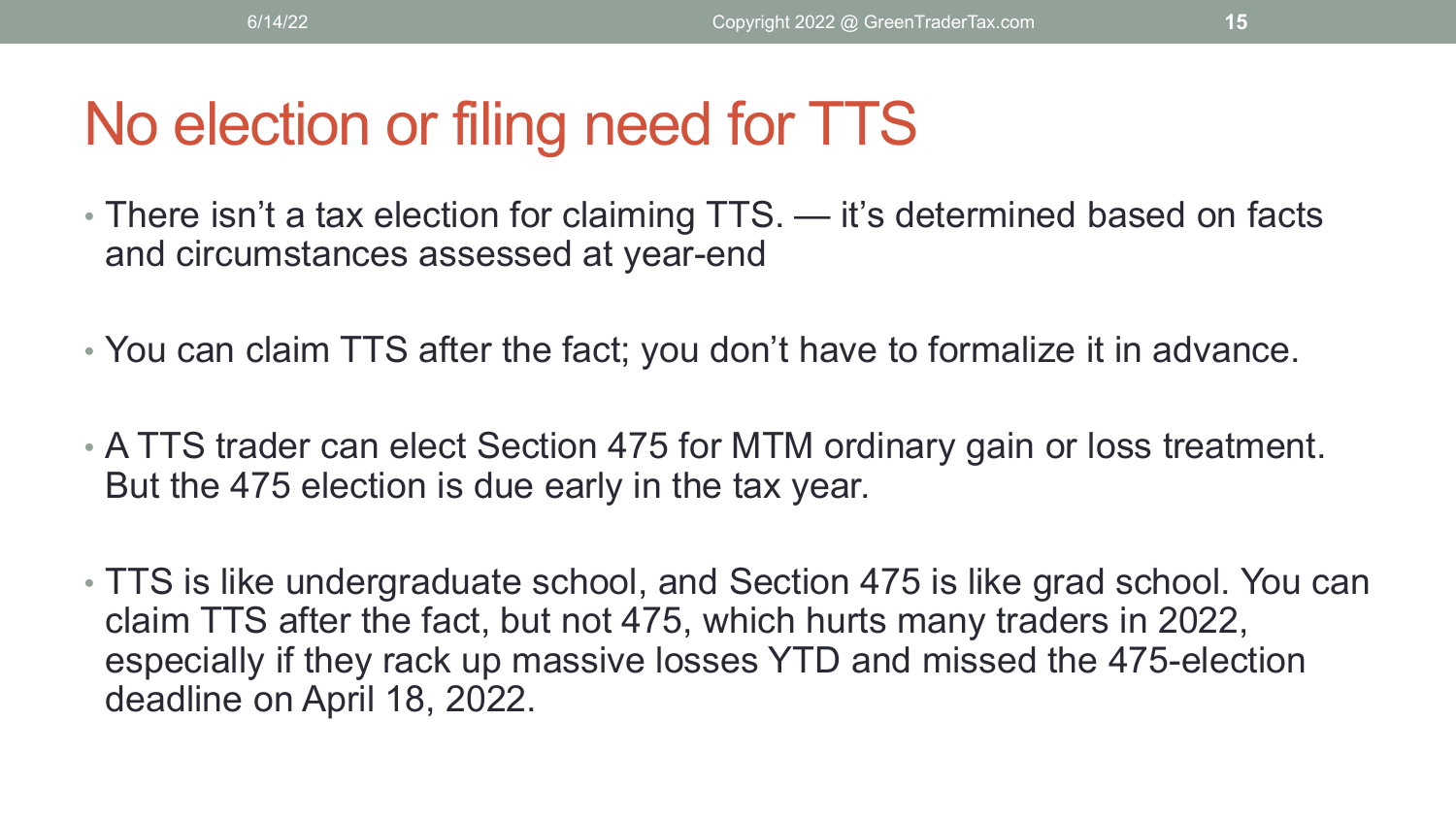# SINGLE-MEMBER LLC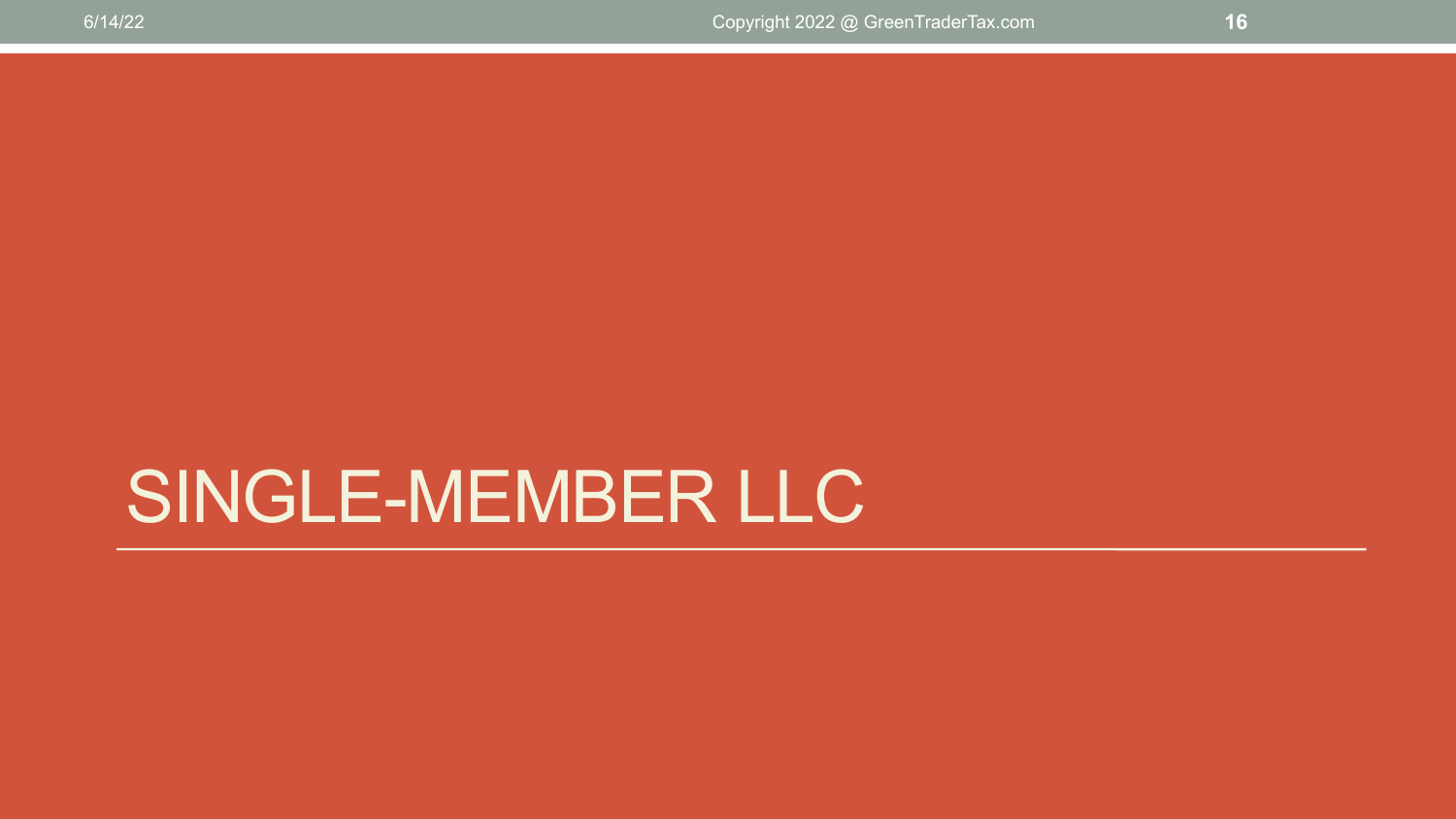## Single-member LLC

- If you want asset protection, consider a single-member LLC (SMLLC) taxed as a "disregarded entity." That's a tax nothing in the eyes of the IRS. You still file as a TTS sole proprietor on Schedule C.
- Traders don't have investors or clients; that would be an investment management business subject to liability concerns.
- A TTS trader might hire employees, lease an office, co-locate automated trading equipment with a broker, and use massive leverage. These traders should consider liability protection using an SMLLC. Consult an attorney.
- A SMLLC can also elect S-Corp or C-Corp tax status.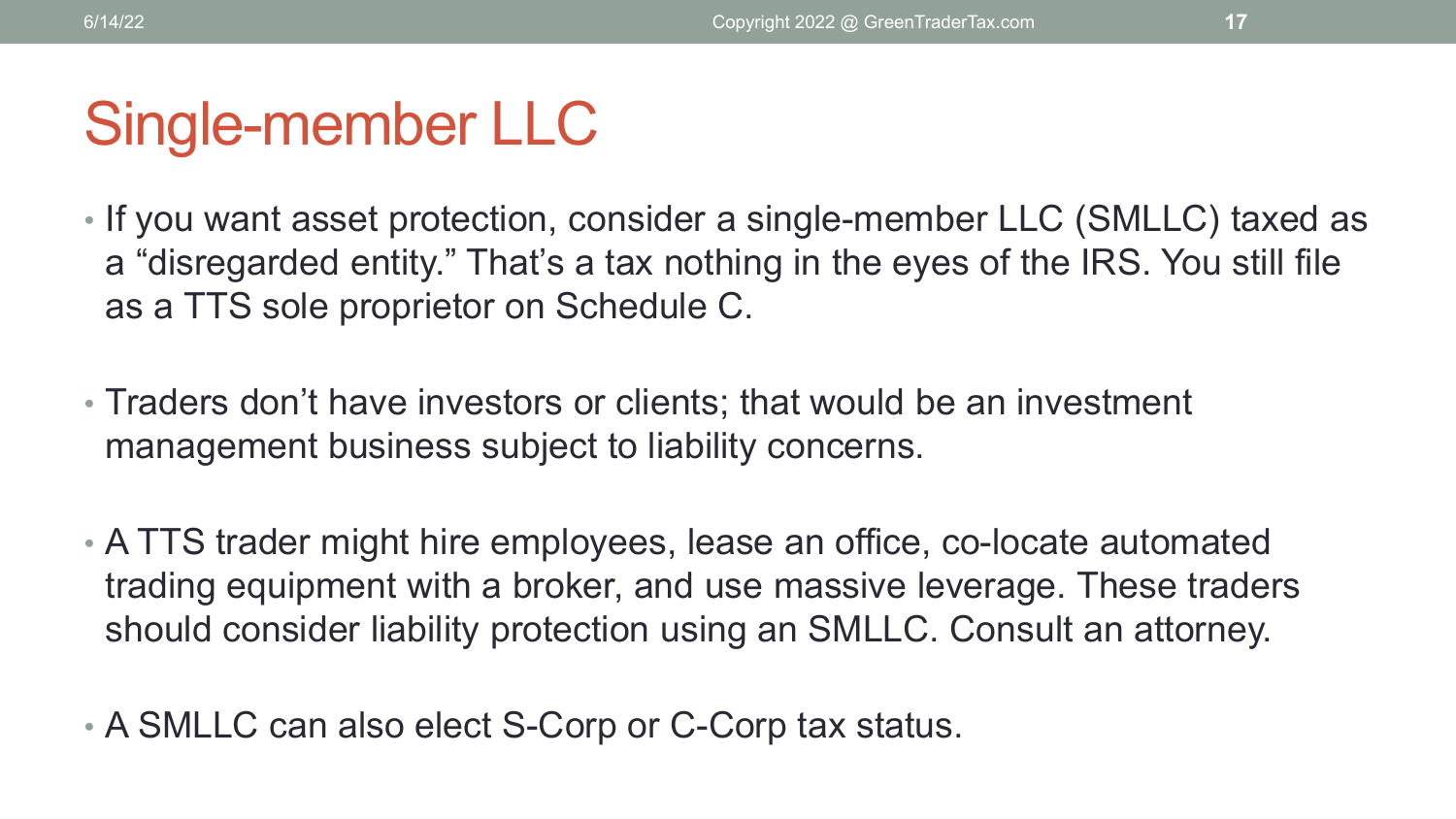# BUSINESS EXPENSES WITH TRADER TAX STATUS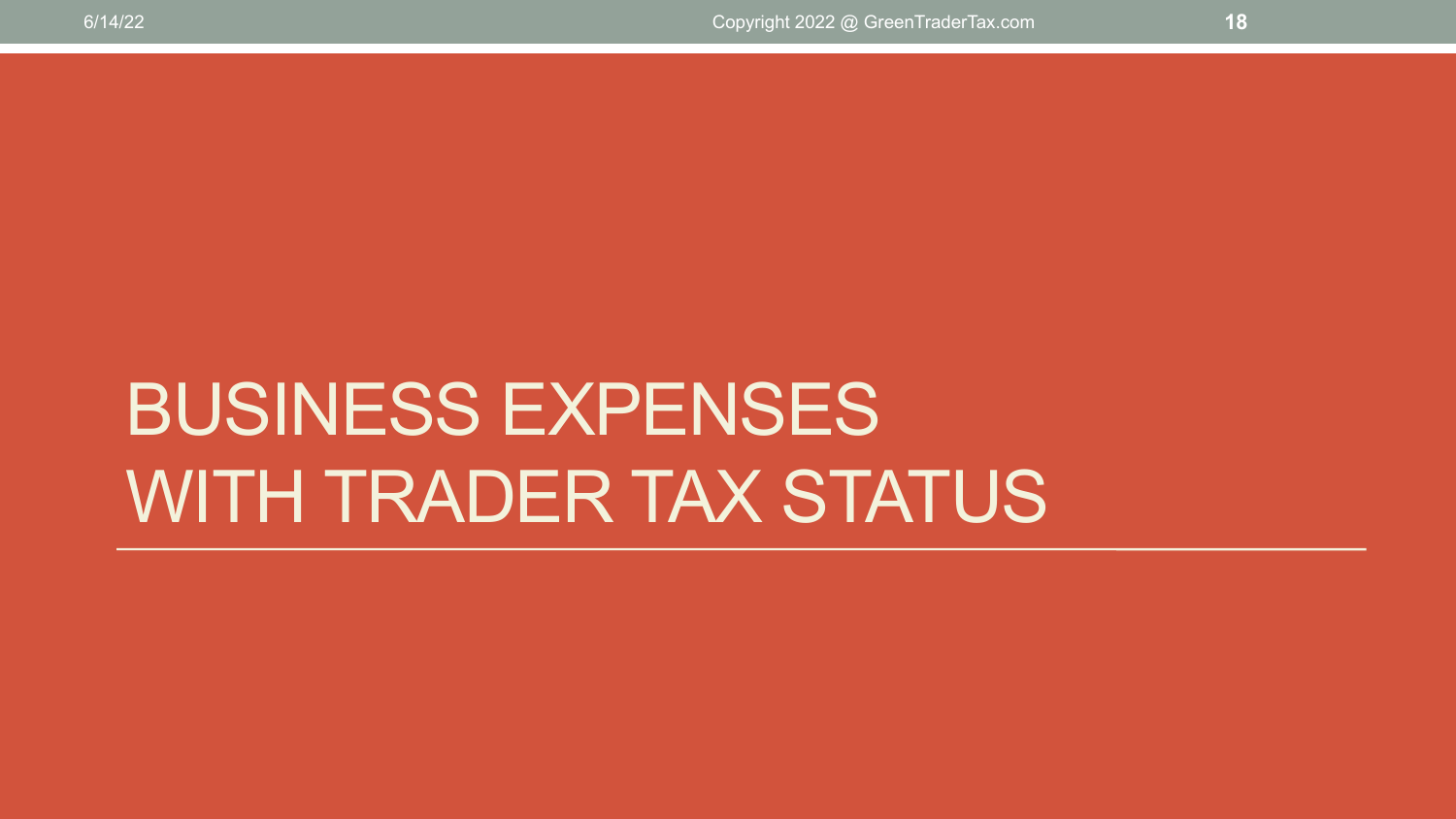#### TTS business expenses

- Business expenses include home-office, education, startup expenses, organization expenses, margin interest, tangible property expense, Section 179 (100%) or 100% bonus depreciation, amortization on software, selfcreated automated trading systems, mentors, seminars, market data, charting services, stock borrow fees, and much more.
- [https://greentradertax.com/trader-tax-center/trader-tax-status/trading](https://greentradertax.com/trader-tax-center/trader-tax-status/trading-business-expenses/)business-expenses/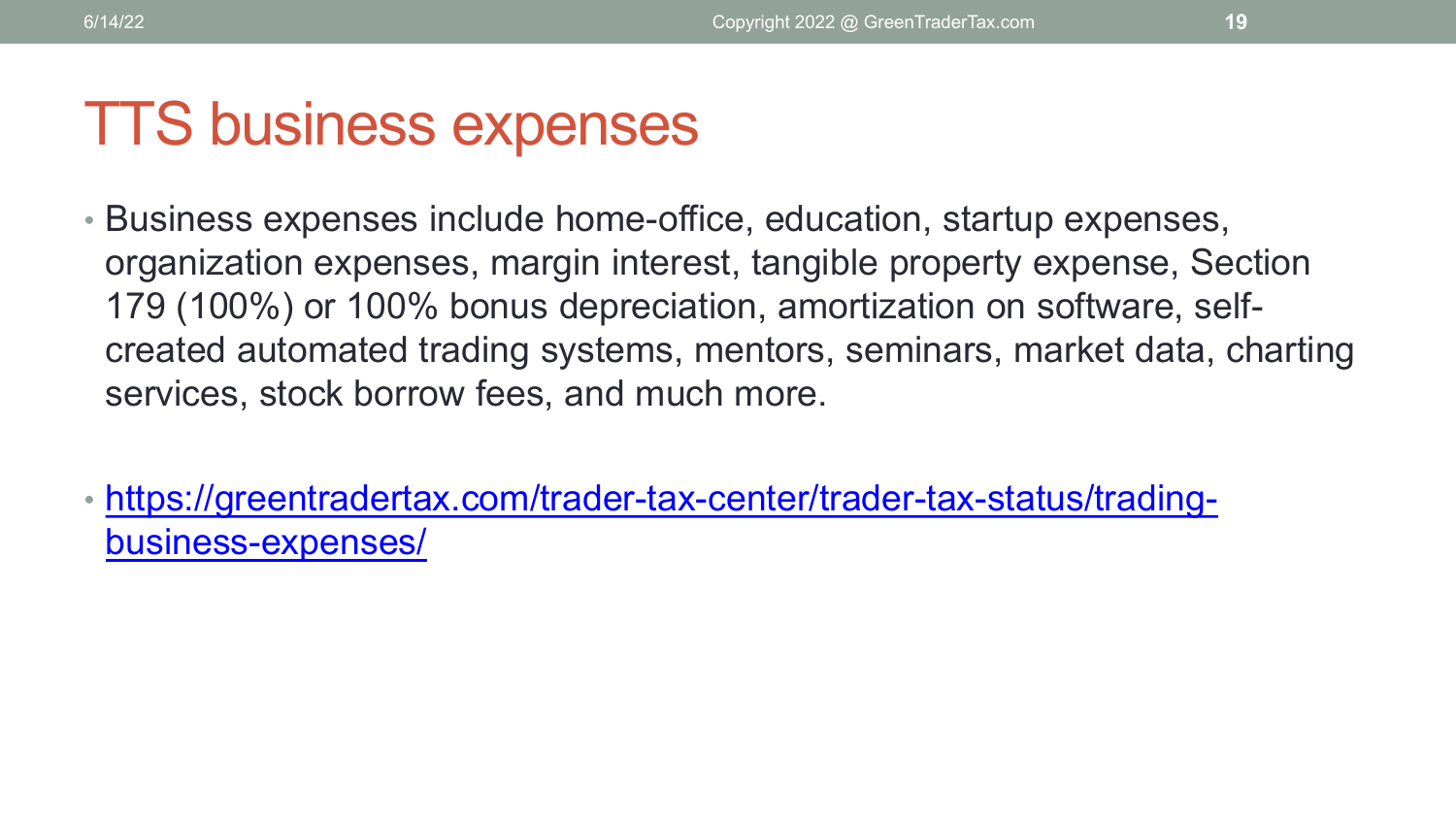# SECTION 475 ELECTION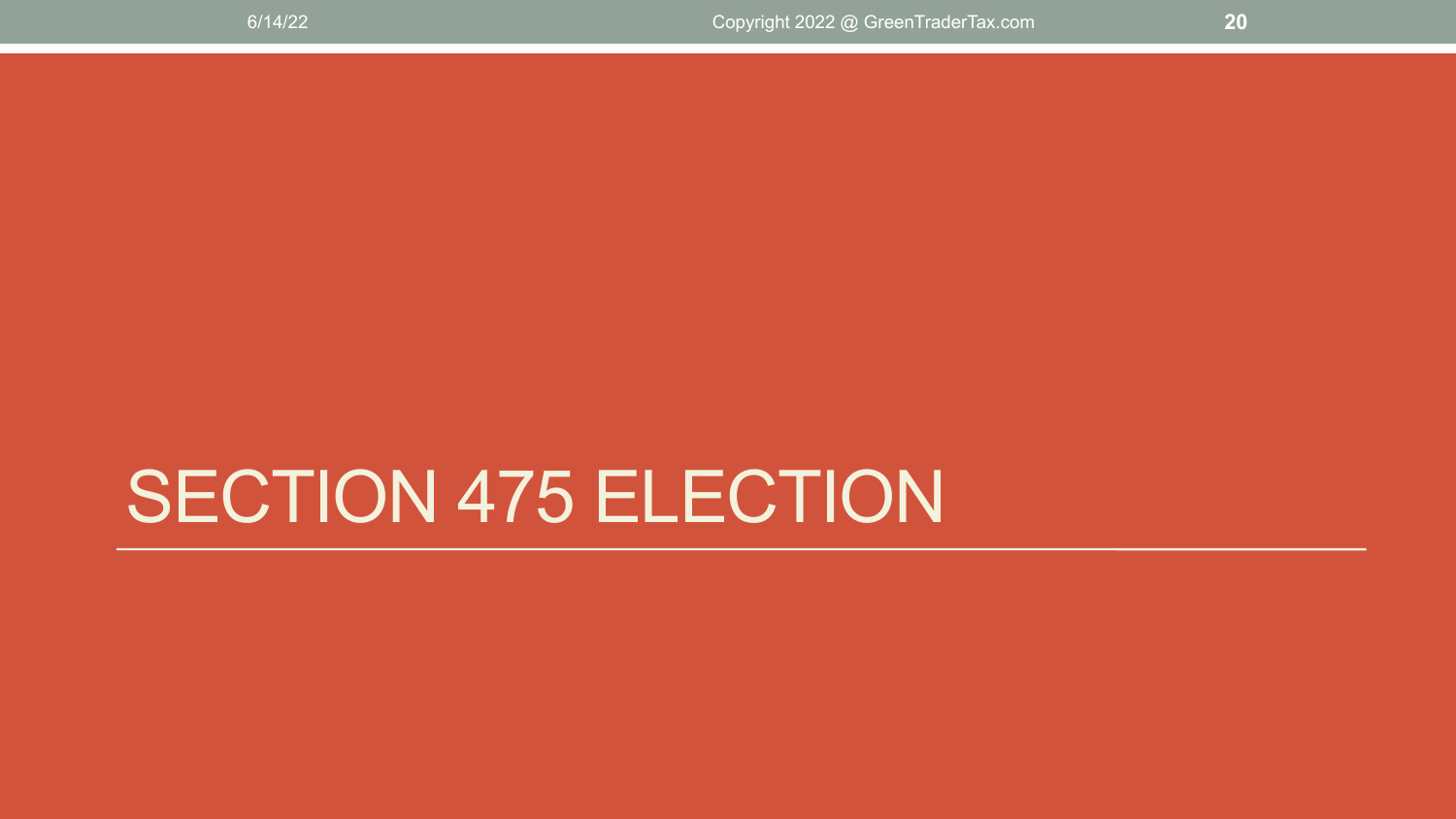#### Section 475 tax benefits: Tax losses and QBI deduction

- TTS traders are entitled to make a Section 475 election, but investors may not.
- The election exempts securities trades from wash-sale loss (WS) adjustments, which can defer tax losses to the subsequent year and the \$3,000 capital loss limitation. Ordinary loss treatment is better; it can generate tax refunds faster.
- A TTS trader is eligible for a 20% qualified business income (QBI) deduction if under the taxable income threshold for a "specified service trade or business" (SSTB). QBI includes 475 ordinary income less TTS expenses, excluding capital gains and portfolio income.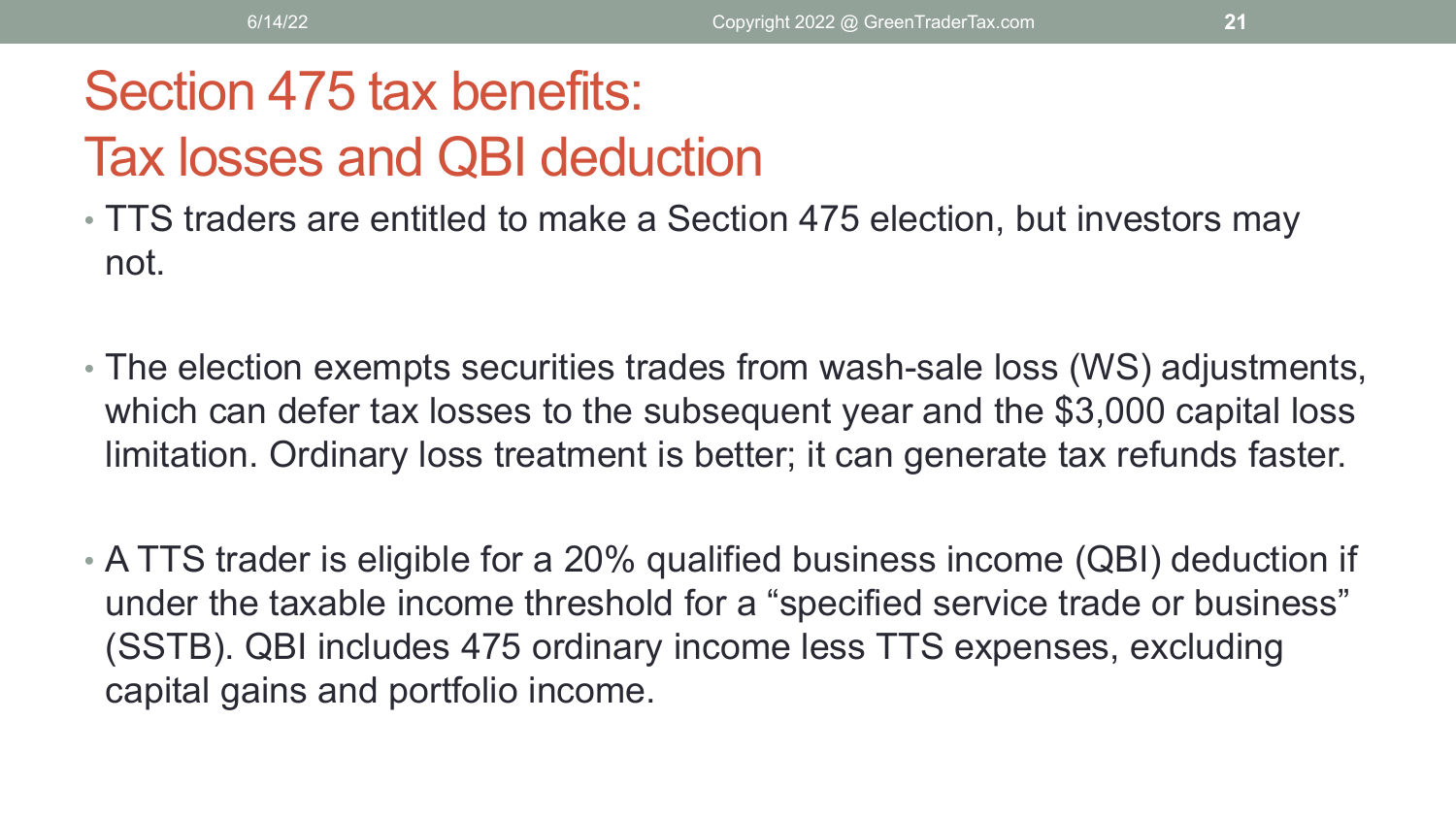### Section 475 election process

- The deadline for an individual TTS trader to elect Section 475 for 2022 has passed; it was April 18, 2022. It's also too late to select 475 for 2021.
- A partnership or S-Corp formed during the tax year is considered a "new taxpayer," which can elect Section 475 internally within 75 days of inception.
- A new entity comes in handy for electing 475 later in the year.
- [https://greentradertax.com/how-traders-elect-475-to-maximize-their-tax](https://greentradertax.com/how-traders-elect-475-to-maximize-their-tax-savings/)savings/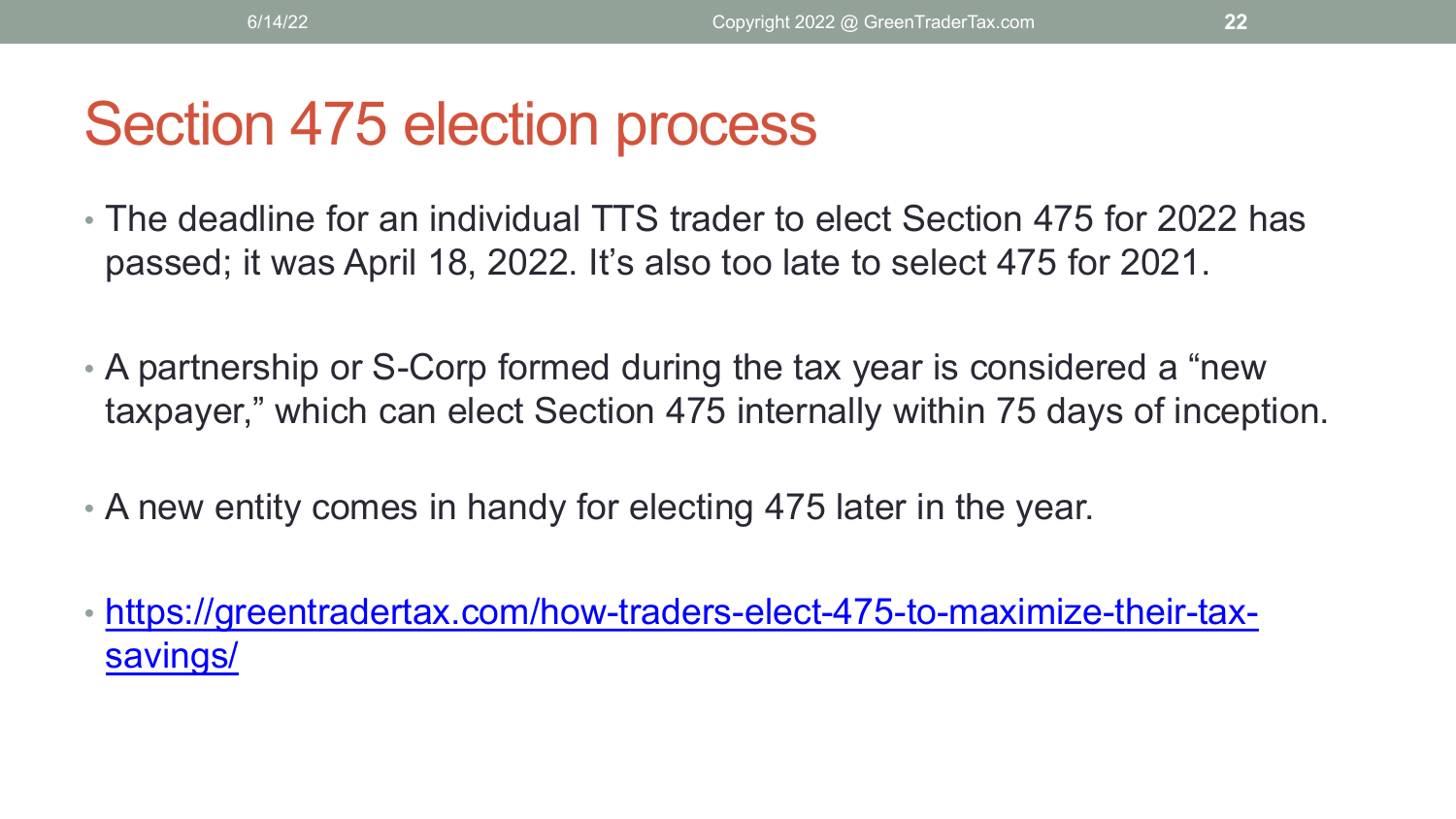# QUALIFIED BUSINESS INCOME DEDUCTION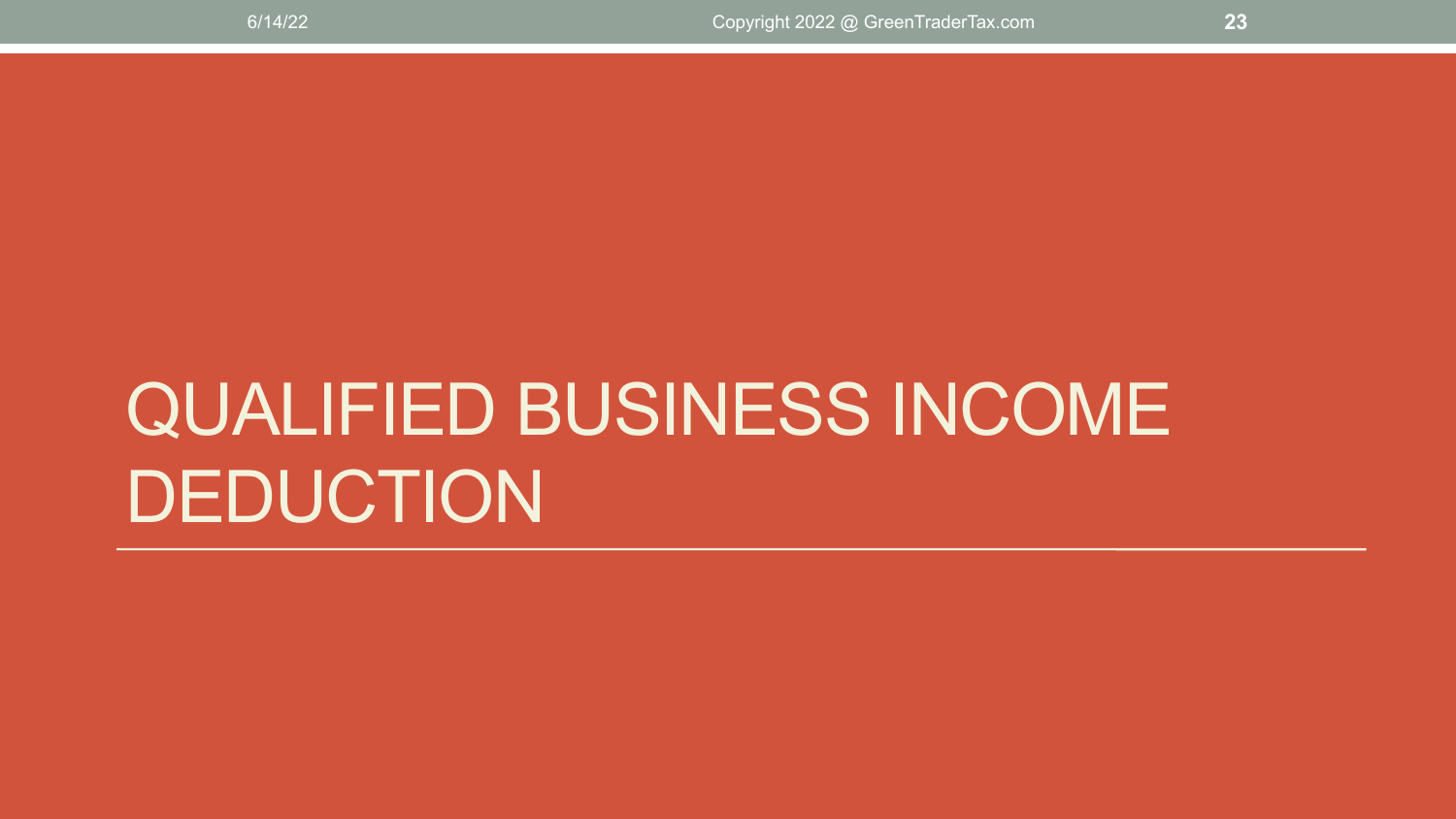### QBI deduction

- TCJA introduced a tax benefit for pass-through businesses, which includes a TTS trader with Section 475 income; whether doing business as a sole proprietor, partnership, or S-Corp.
- Section 199A provides a 20% QBI deduction on a "specified service trade or business" (SSTB), and TTS trading is an SSTB.
- SSTBs are subject to a taxable income threshold, phase-out range, and income cap. The phase-out range has wage and property limitations, too.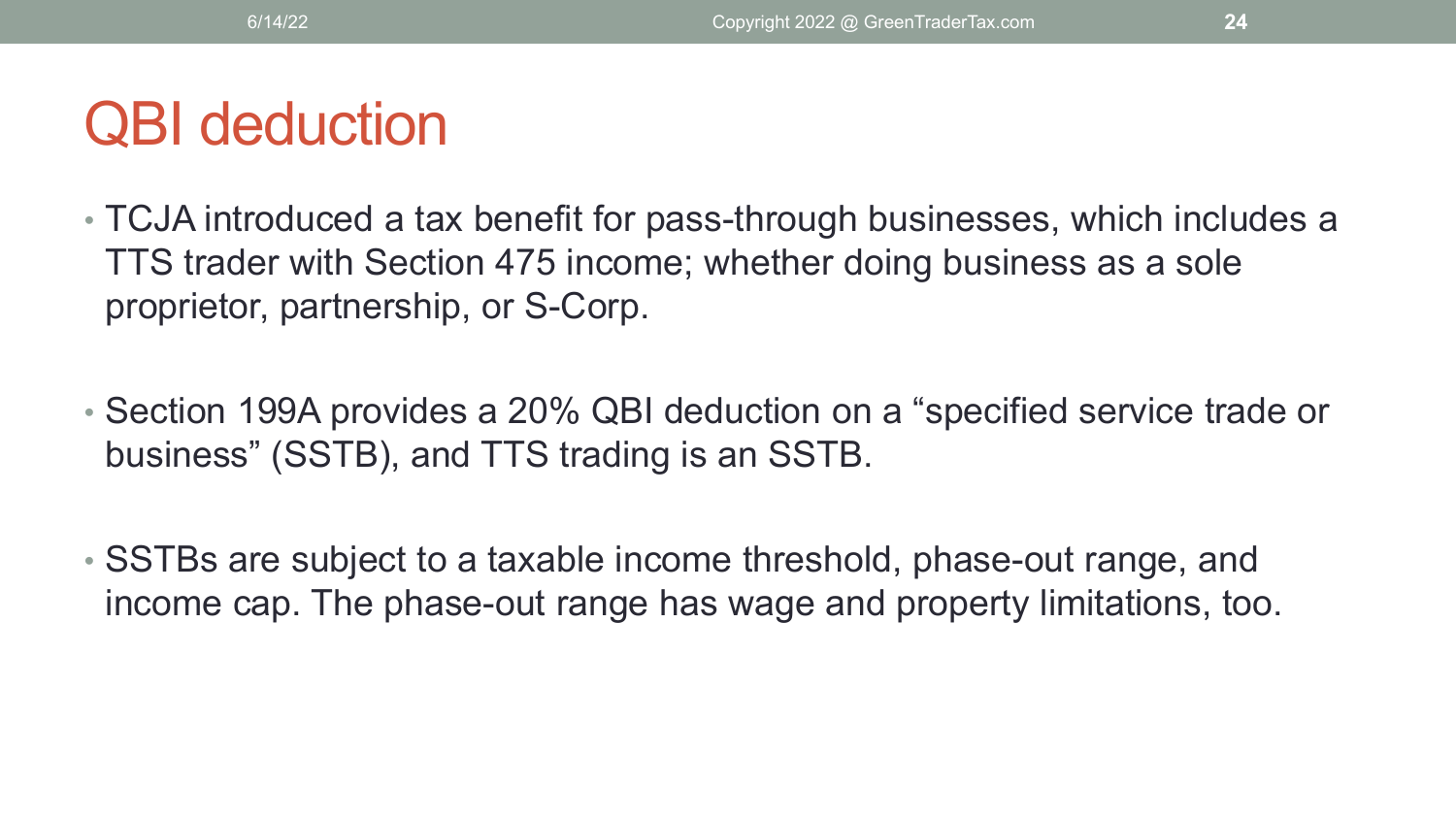#### QBI income threshold

- As an SSTB, TTS traders have a taxable income (TI) cap of \$440,100/\$220,050 (married/other taxpayers) for 2022.
- The phase-out range below the cap is \$100,000/\$50,000 (married/other taxpayers), in which the QBI deduction phases out for SSTB.
- The W-2 wage and property basis limitations also apply within the phase-out range.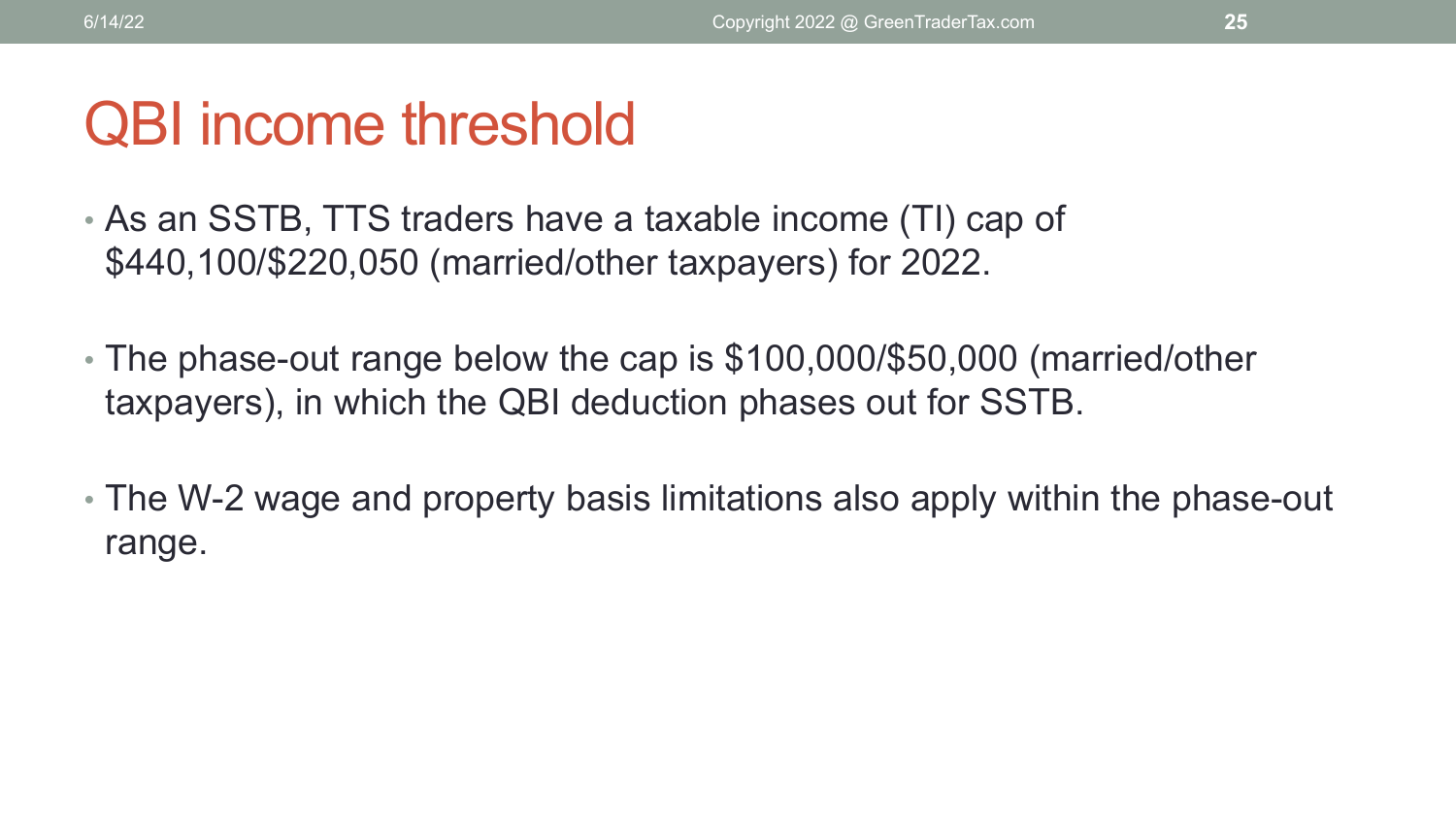# LLC TAXED AS A PARTNERSHIP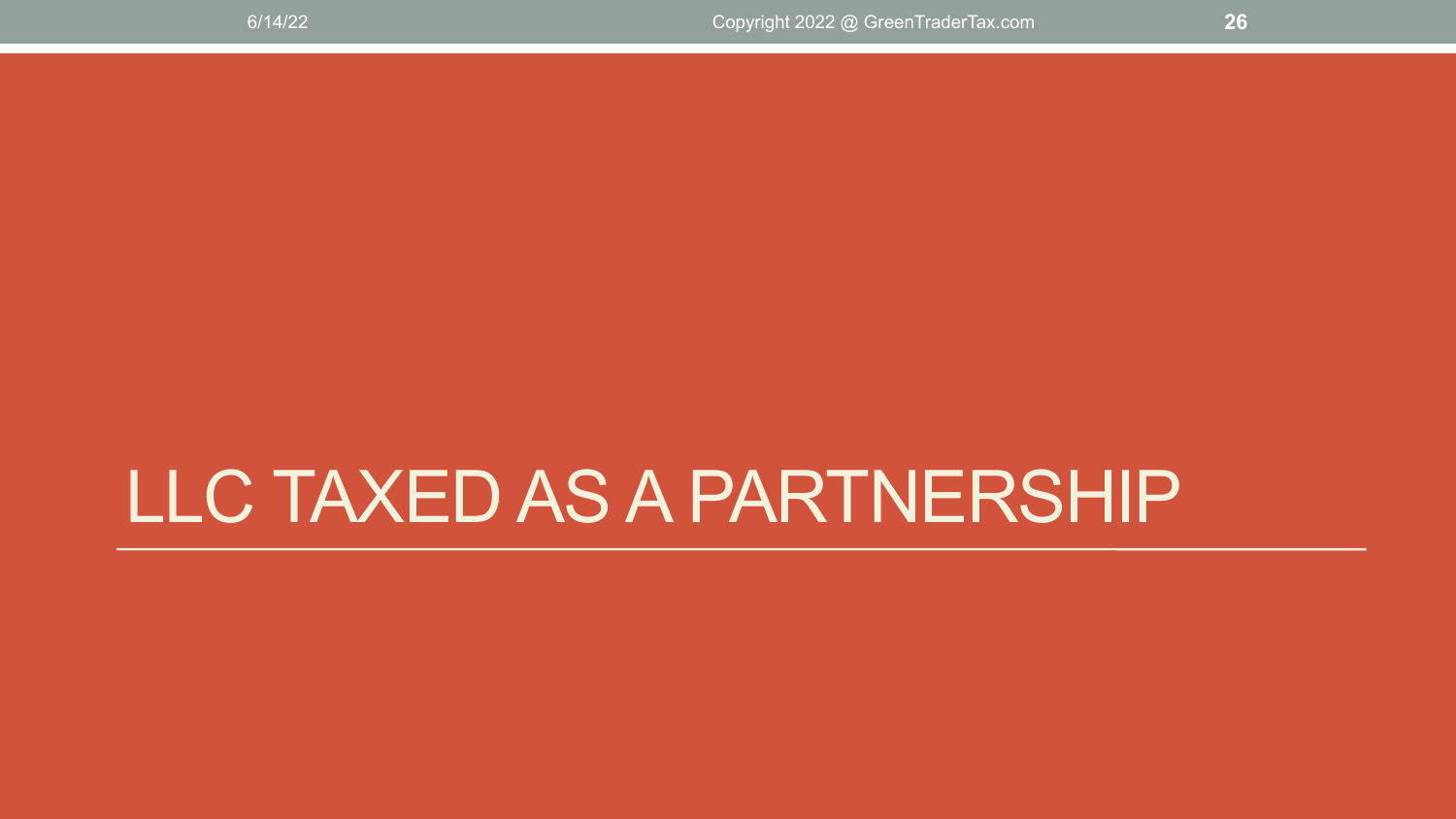## LLC taxed as a partnership

- A TTS trader can organize a spousal-member LLC and file as a partnership. Only one spouse needs to be an active trader.
- LLC/partnerships file a Form 1065 partnership tax return and issue Schedule K-1s to owners.
- LLC/partnerships must qualify for TTS; otherwise, they are investment companies.
- With TTS, report business expenses on page one of 1065. List net 475 income or loss, less TTS expenses on line one of the Schedule K-1 "ordinary business income (loss)." Use separate K-1 line items for portfolio income, including capital gains and losses, interest, and dividends.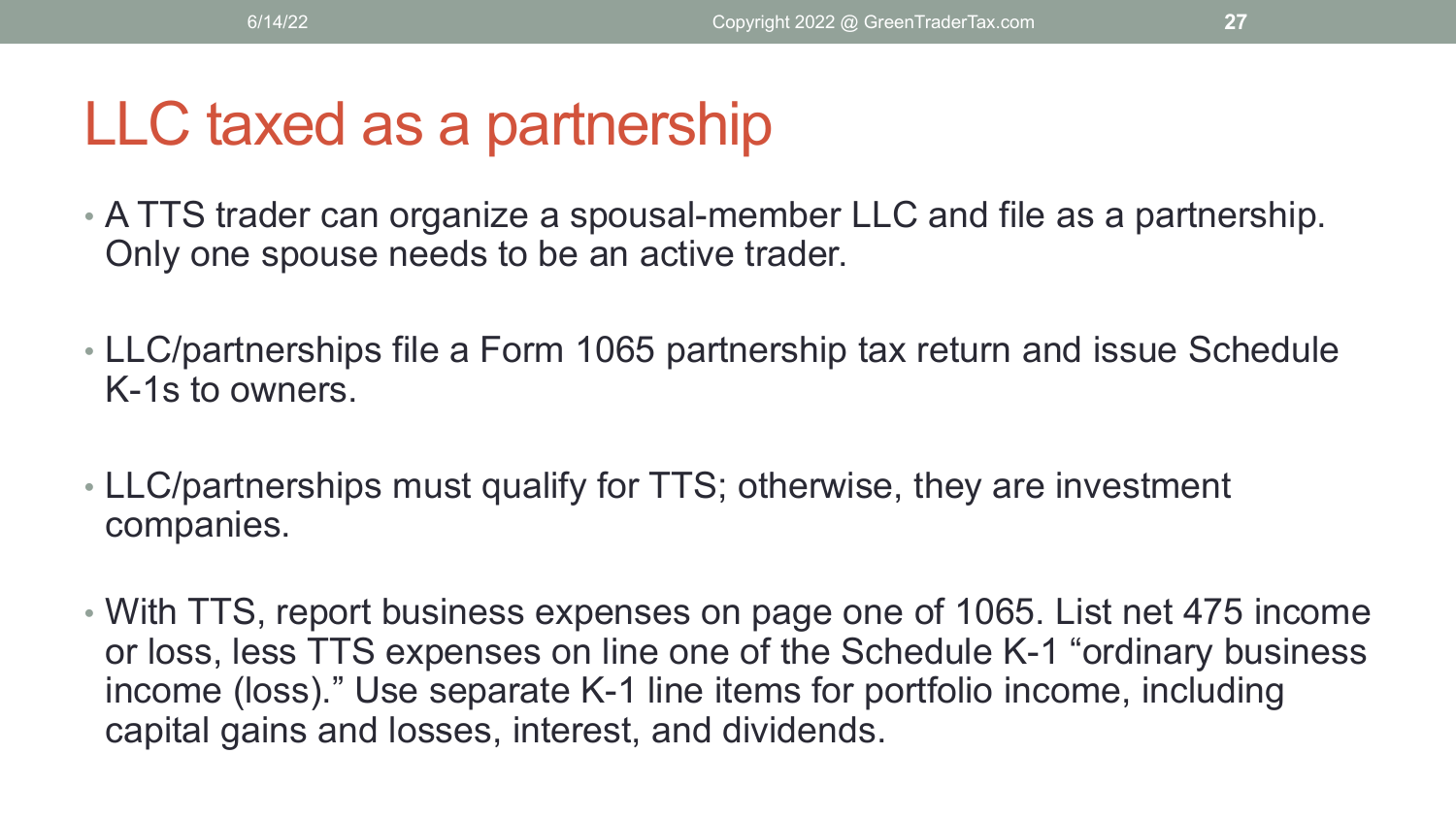### Form 1065 and owner's Schedule E

- The owner reports Schedule K-1 ordinary business income (loss) on Form 1040 Schedule E in the active column.
- It's not a passive activity in Section 469 under the "trading rule" exception. However, losses are limited to "basis" (your net investment in the partnership).
- Report capital gains/losses and portfolio income separately on 1040. Schedule B for interest and dividend income, and Schedule D for capital gains and losses from partnerships.
- If the partnership agreement provides for it, the partner can also deduct "unreimbursed partnership expenses" (UPE), including home office expenses, on Schedule E page 2. (It's more formal with an S-Corp.)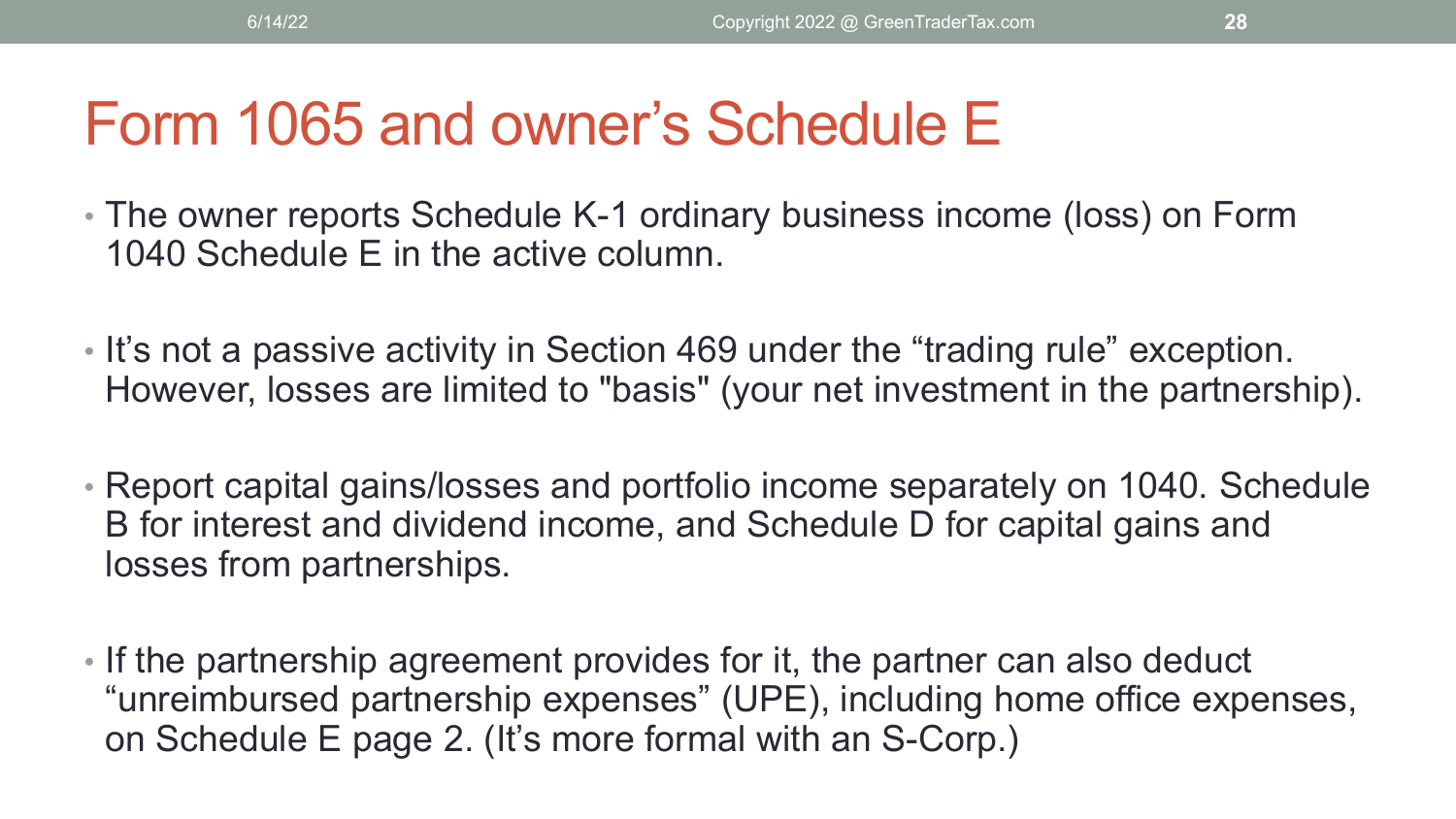### Ring-fence trading from investments with an entity solution

- If you trade substantially-identical positions that you also invest in a taxable account, it could invite the IRS to play havoc with reclassification. It can also undermine eligibility for TTS.
- A partnership or S-Corp can fix this problem. The entity can ring-fence TTS/475 trading positions, segregating them from overlapping investments on the individual level. But that isn't easy if you want to maximize portfolio margining.
- This entity solution prevents the IRS from reclassifying TTS positions out of Section 475 ordinary losses into a capital loss limitation. Alternatively, reclassifying unrealized long-term capital gains into MTM income.
- If you don't have overlapping investments, you don't need a ring-fencing entity solution.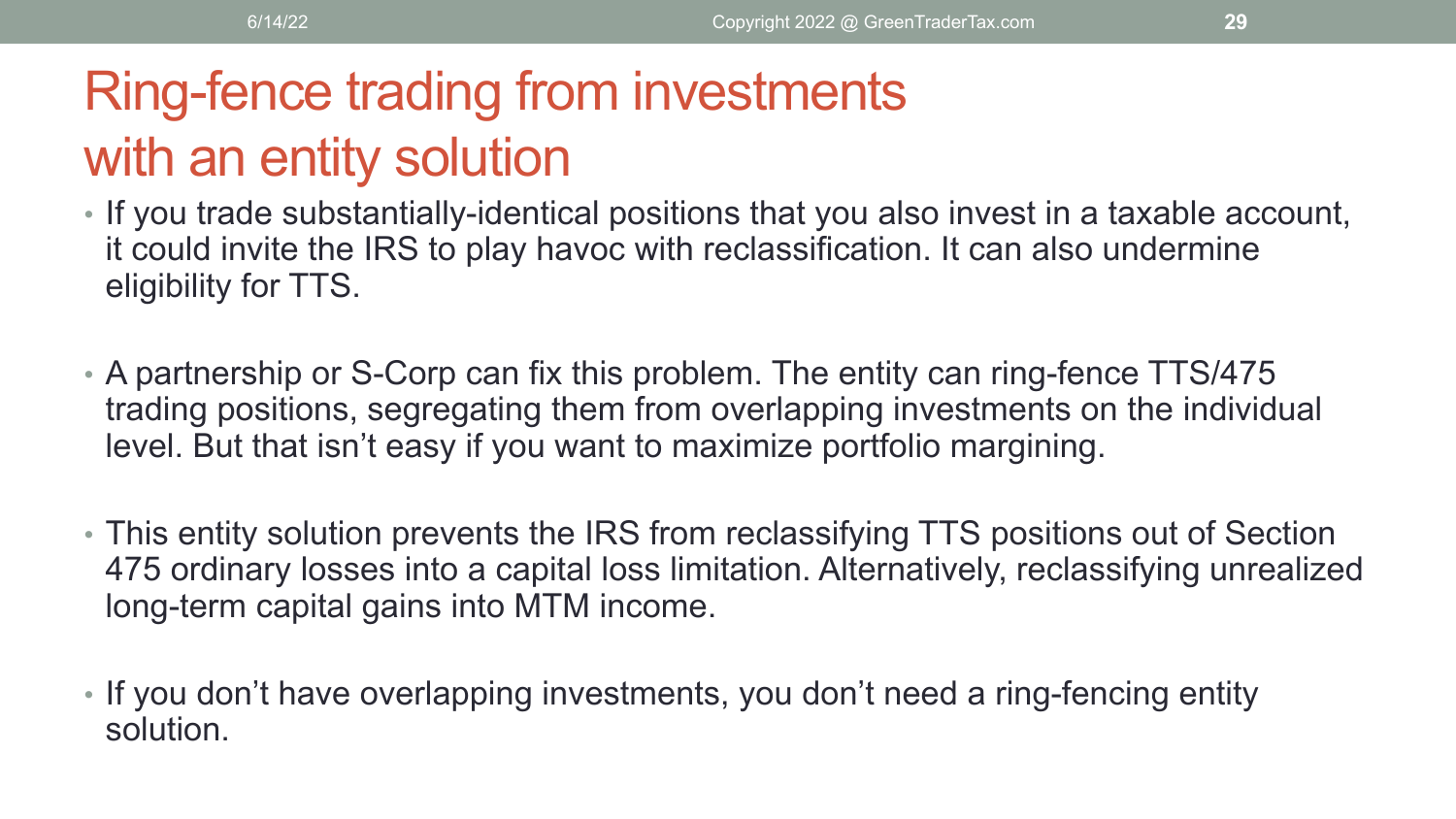#### Avoid permanent wash sale losses between taxable and IRA accounts

- If you trade substantially-identical positions that you also invest in IRAs, it could trigger losses for permanent wash sale adjustments (WS). Brokers don't recognize this problem on 1099-Bs; they have a narrow view of WS.
- Take a loss on X in a taxable account and repurchase X within 30 days before or after in an IRA, and it's a permanent WS loss. There is no way to record the WS cost basis adjustments in the IRAs.
- There are three ways to avoid these WS. Use a do not trade or invest list, elect 475 on trades, or use a ring-fencing entity solution.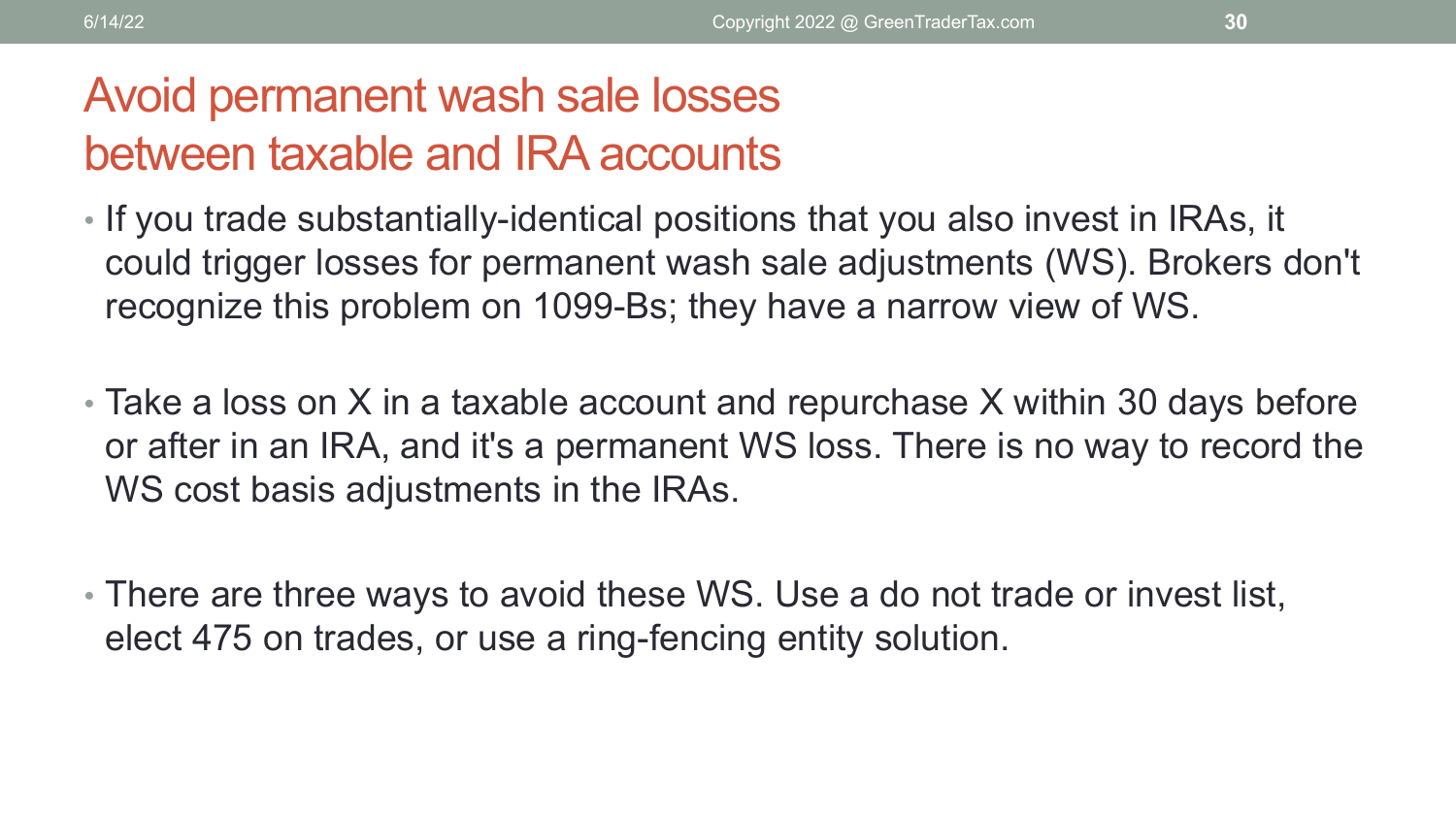# SALT CAP WORKAROUND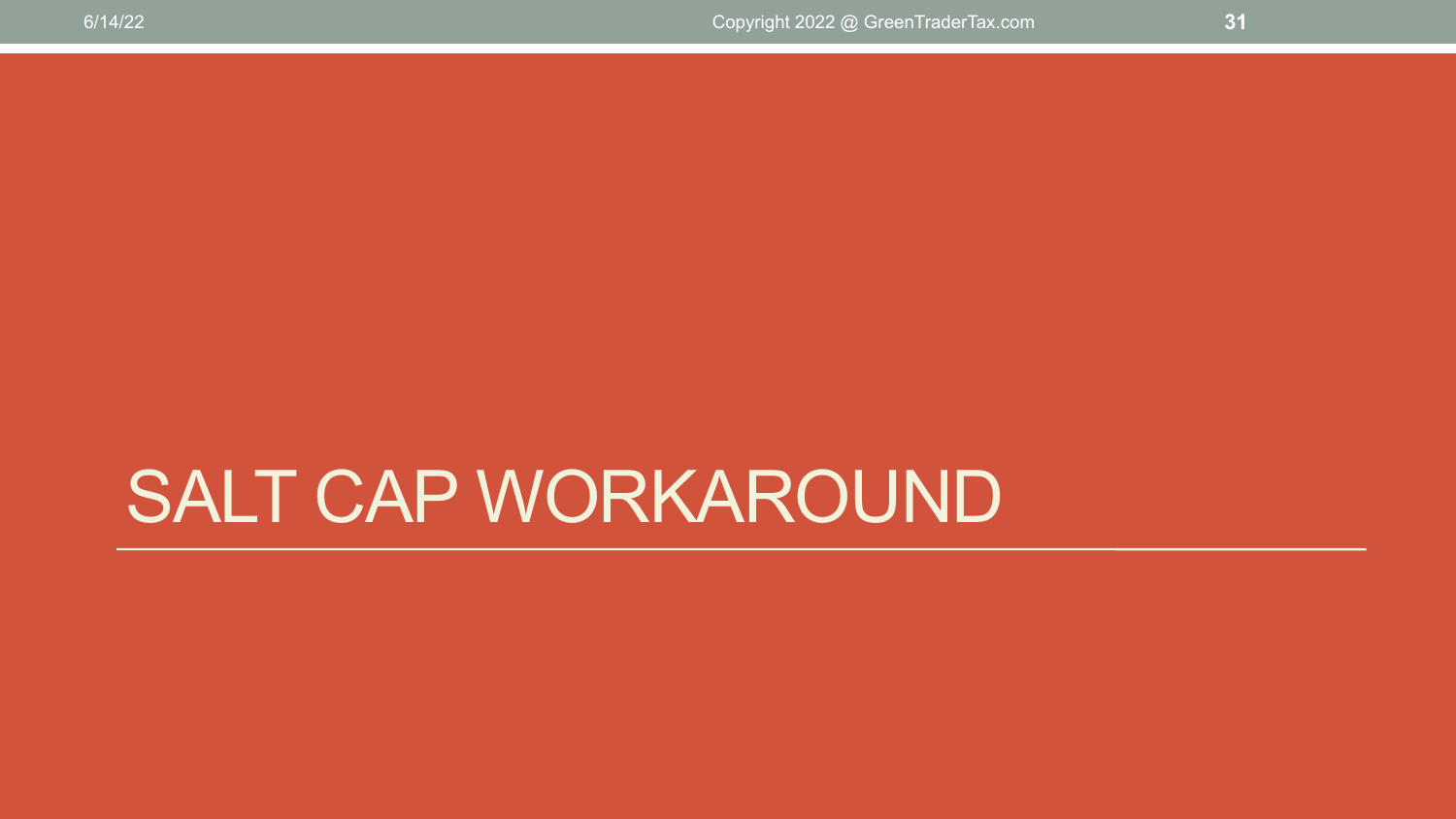### SALT cap workaround laws

- TCJA capped SALT at \$10,000 per year on Schedule A as an itemized deduction. Many traders use the roughly-doubled standard deduction. SALT includes state and local income taxes, property taxes, and sales taxes.
- Over 20 states enacted SALT cap workaround laws allowing taxpayers to covert nondeductible SALT into business expenses.
- It's arranged through a pass-through entity (PTE), including partnerships and S-Corps, but not Schedule Cs.
- Search "SALT cap workaround" with your state. Act on time to get this deduction; it requires planning.
- <https://greentradertax.com/category/salt/>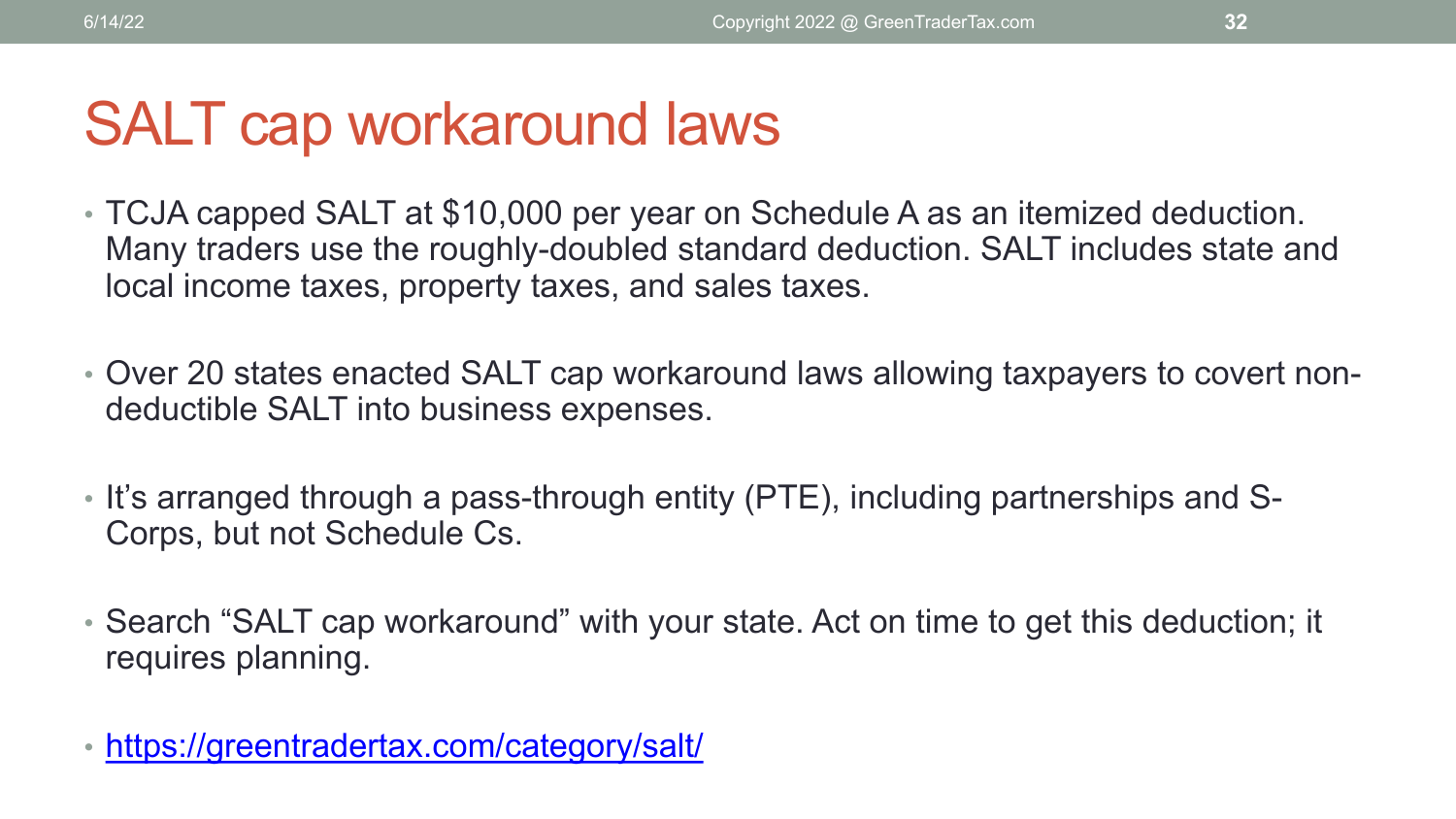# LLC TAXED AS AN S-CORP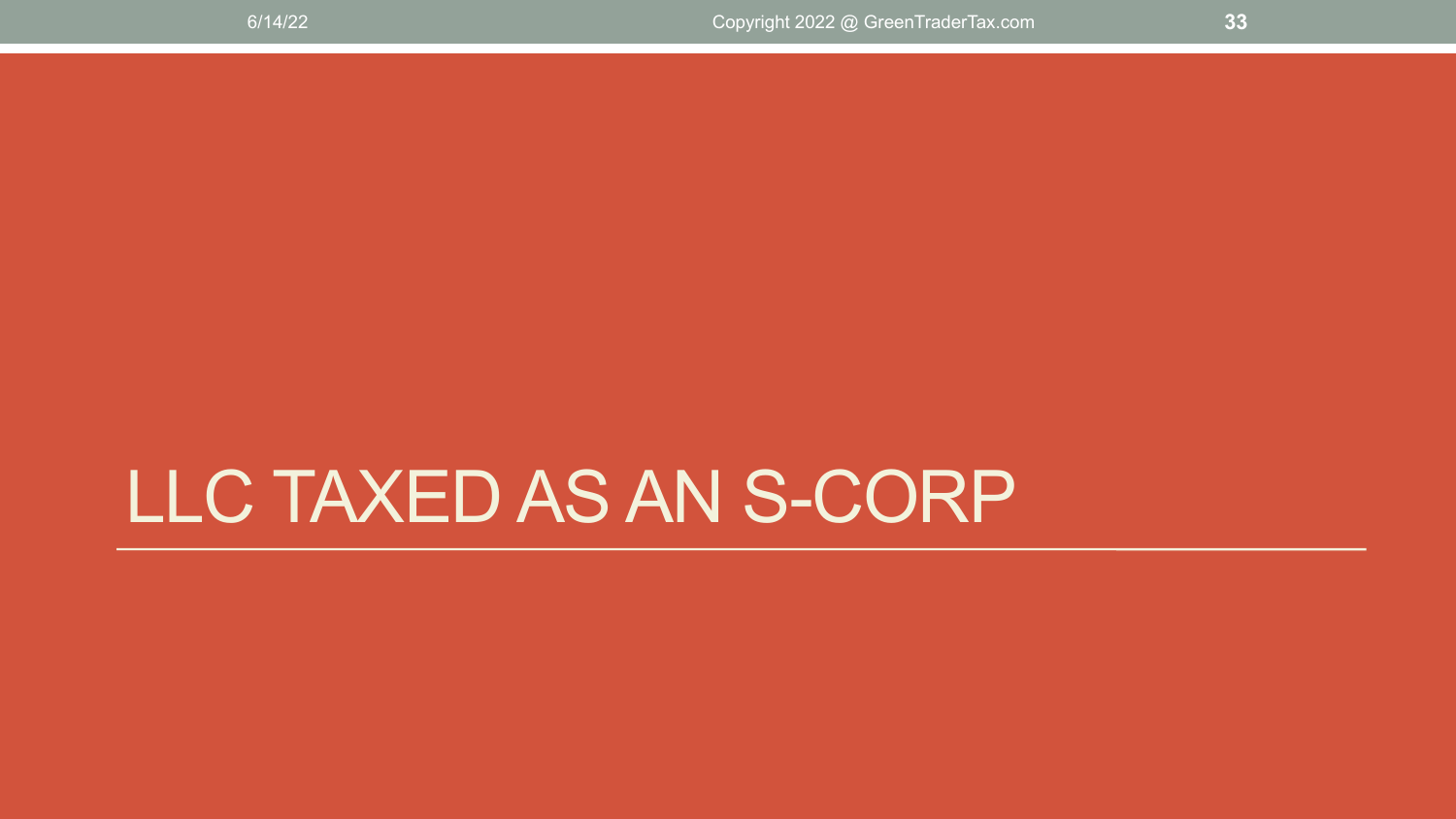# S-Corp election

- Organize a single-member or spousal-member LLC and elect S-Corp status with the IRS within 75 days of inception (date on the certificate of formation).
- Alternatively, in a subsequent year, the LLC can submit an S-Corp election by March 15.
- Owners must be U.S. residents.
- An LLC/S-Corp can achieve the ring-fencing and SALT cap workaround solutions of partnerships previously discussed.
- <https://greentradertax.com/trader-tax-center/entity-solutions/>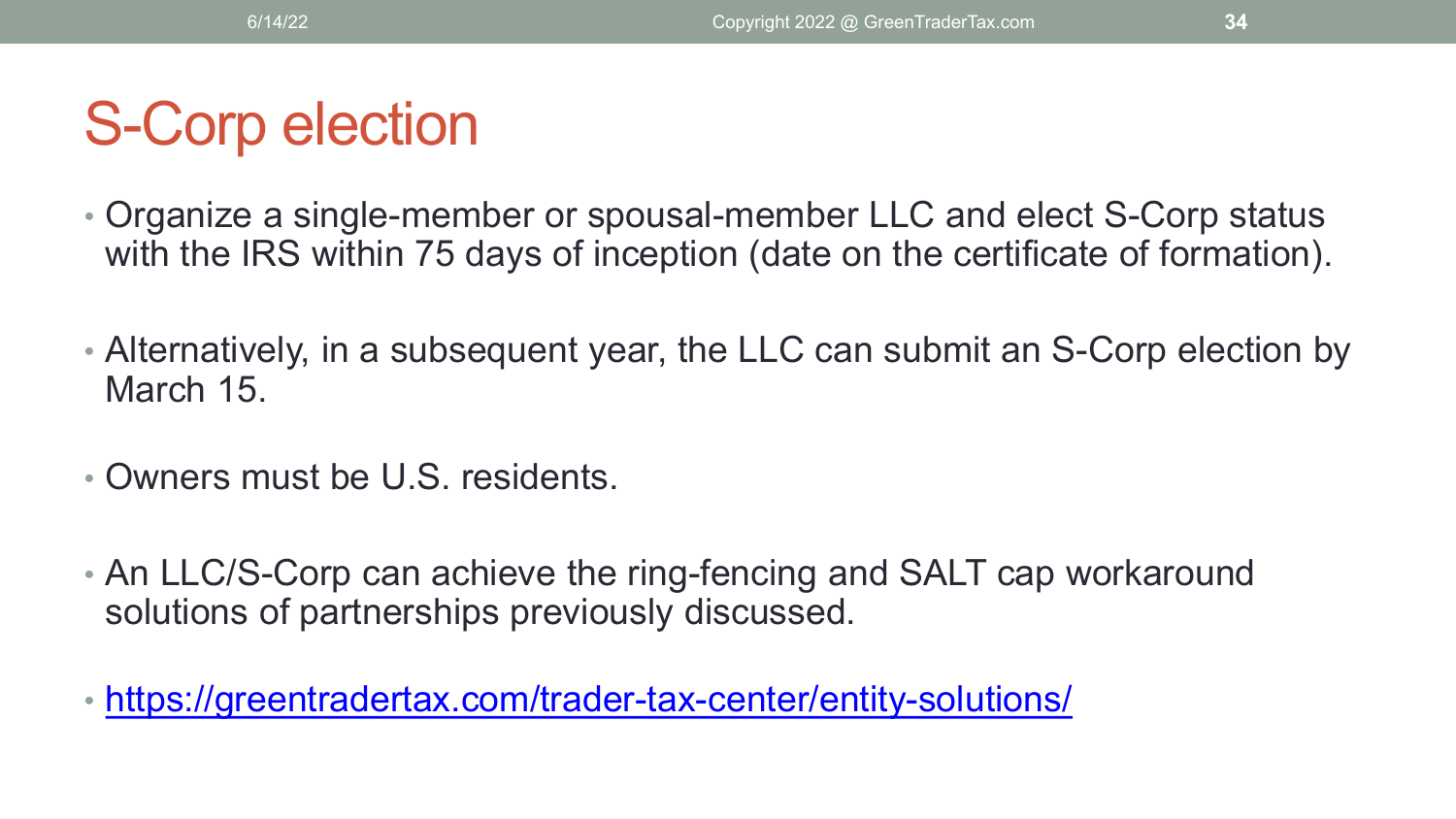# HEALTH INSURANCE DEDUCTION WITH AN S-CORP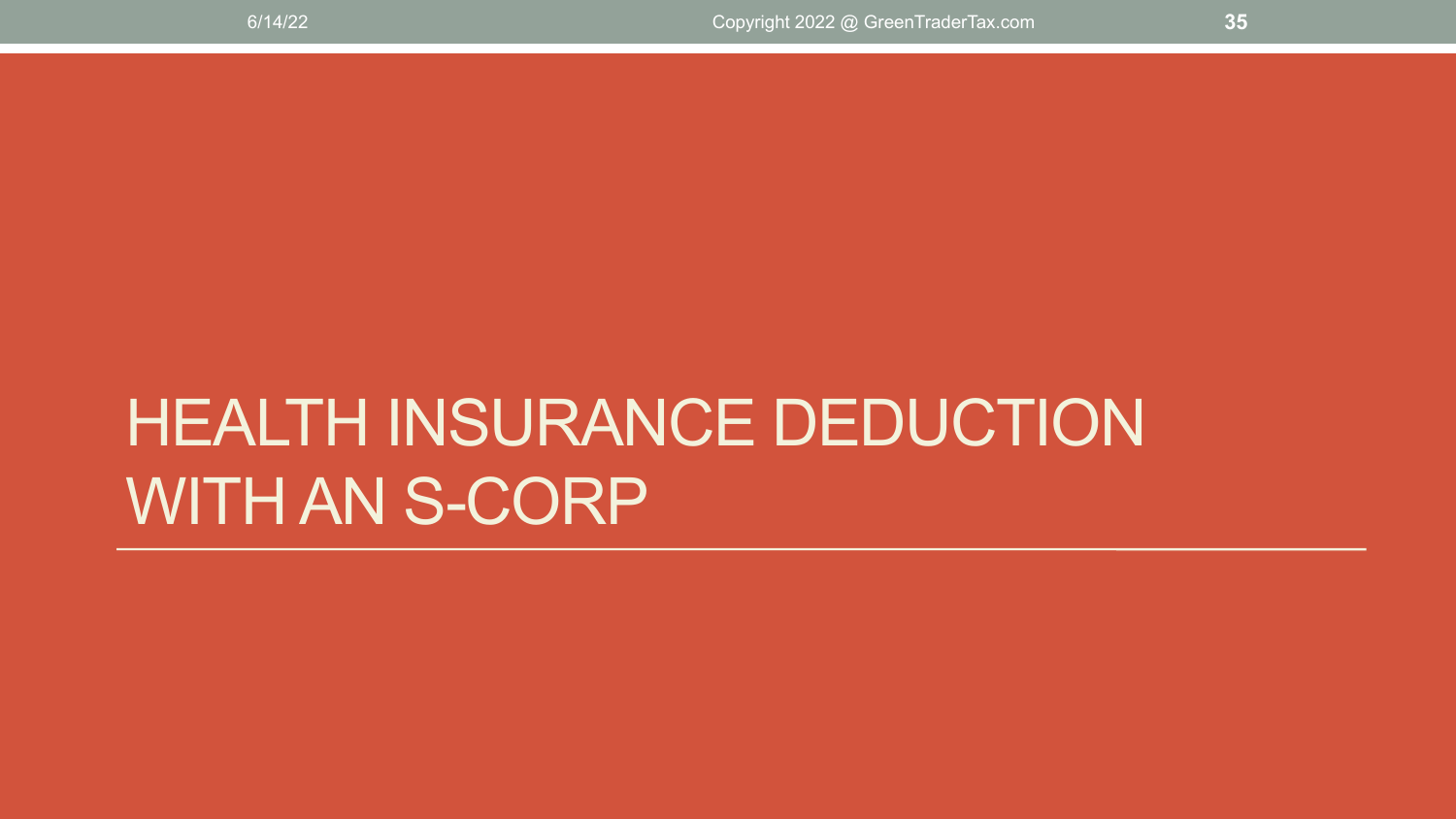### Health insurance premiums using an S-Corp

- TTS traders with significant health insurance (HI) premiums should consider an S-Corp to arrange an AGI tax deduction.
- The trader or spouse might have another source of self-employment income to deduct HI. A spouse might have HI coverage for the family in their job. Cobra is not deductible HI since it's employer-provided.
- Add reimbursement of HI premiums to officer compensation, and that portion of salary is not subject to payroll taxes (social security and Medicare).
- A TTS sole proprietor or partnership cannot deduct HI based on trading income.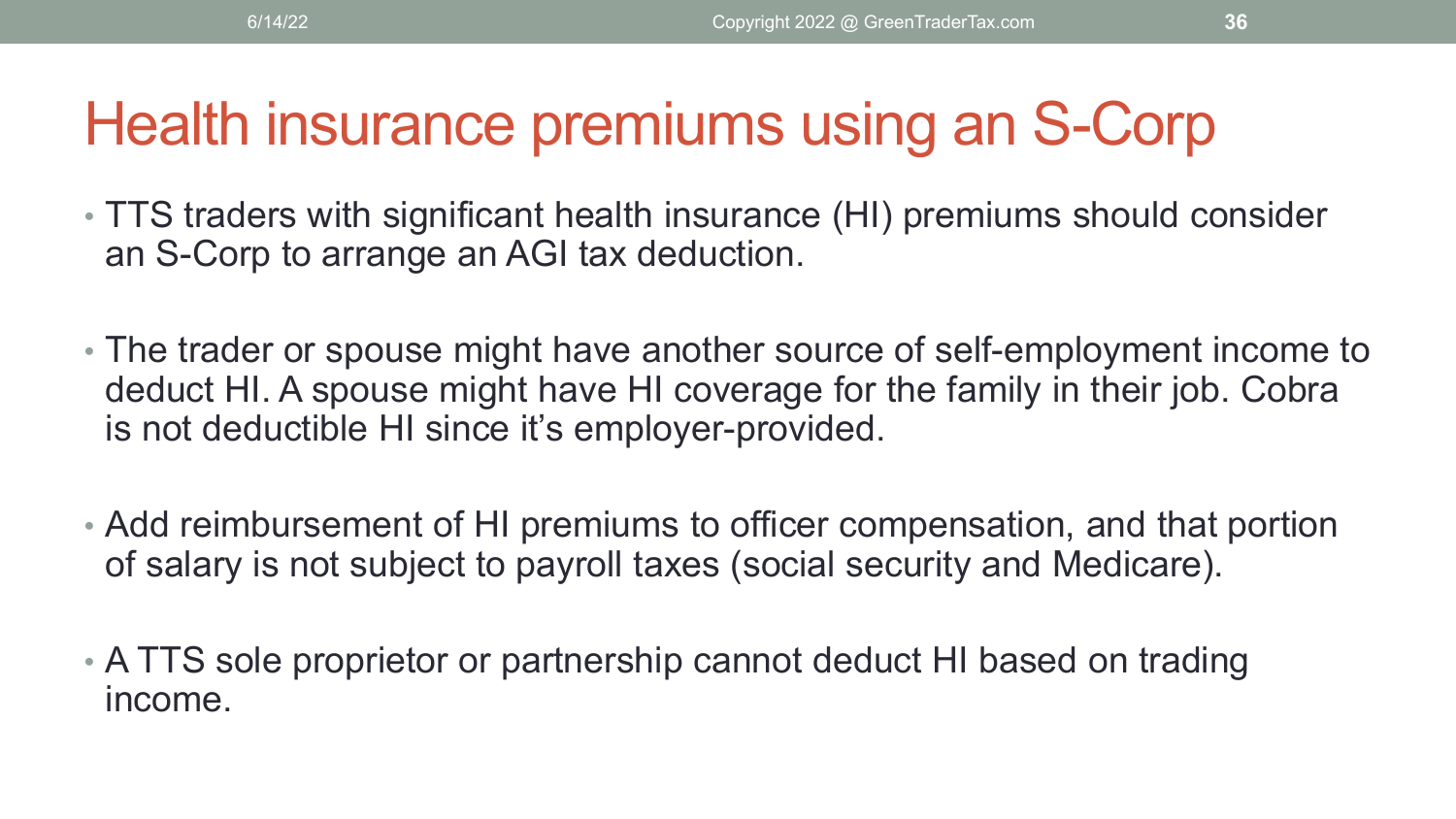# RETIREMENT PLAN CONTRIBUTION/DEDUCTION WITH AN S-CORP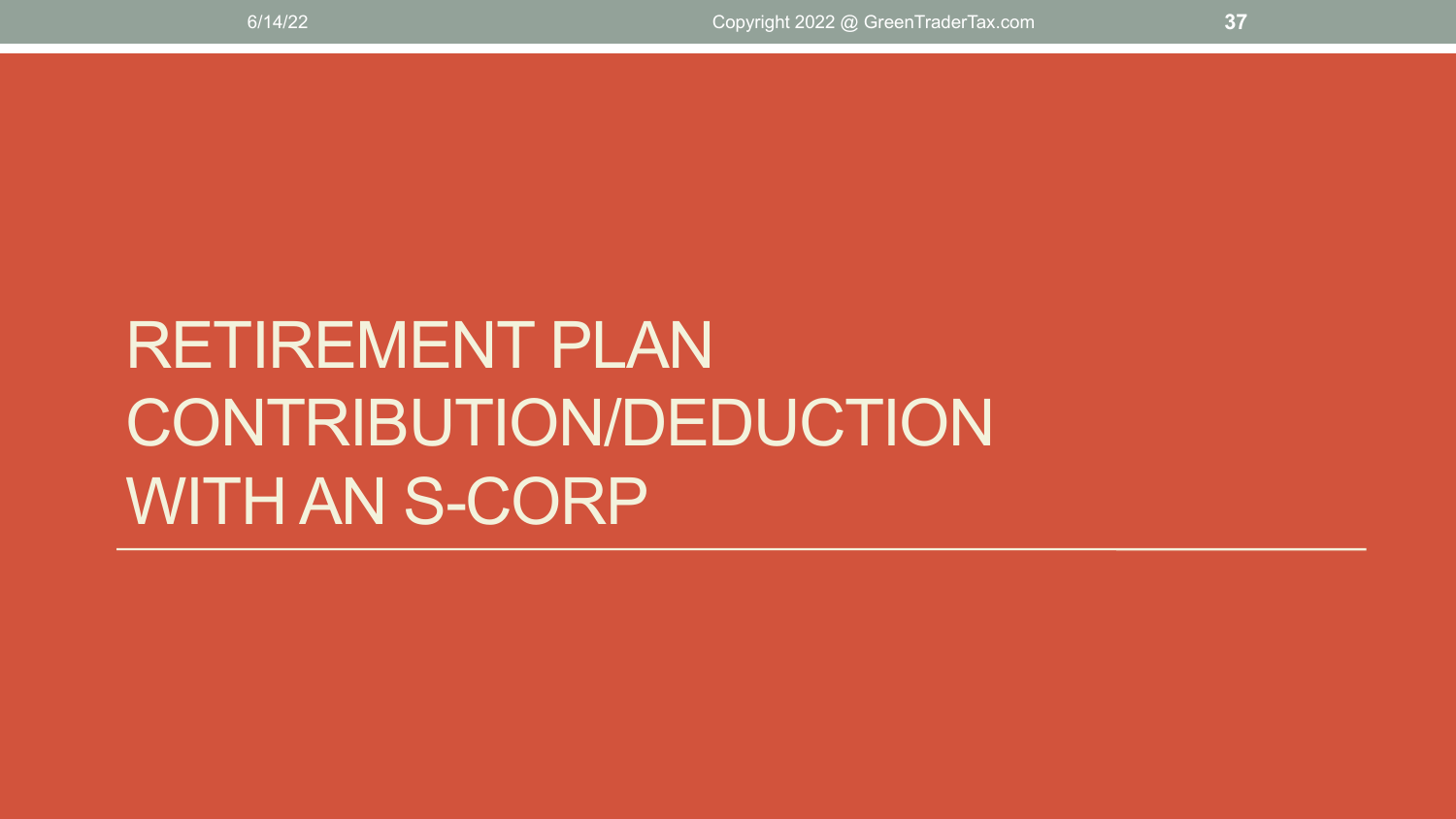### Officer compensation

- Traders need earned income to make and deduct retirement plan contributions and health insurance premiums; however, trading income is unearned.
- TTS sole proprietors and partnerships cannot create earned income, whereas S-Corps can pay officer compensation, generating earned income.
- Payroll taxes apply on officer compensation (wages): 12.4% FICA capped on salaries up to \$147,000 for 2022, and the 2.9% Medicare is unlimited. There's a 0.9% surtax over the ACAI income threshold.
- Upper-income traders convert Medicare tax on unearned income into Medicare on earned income, so it's not redundant.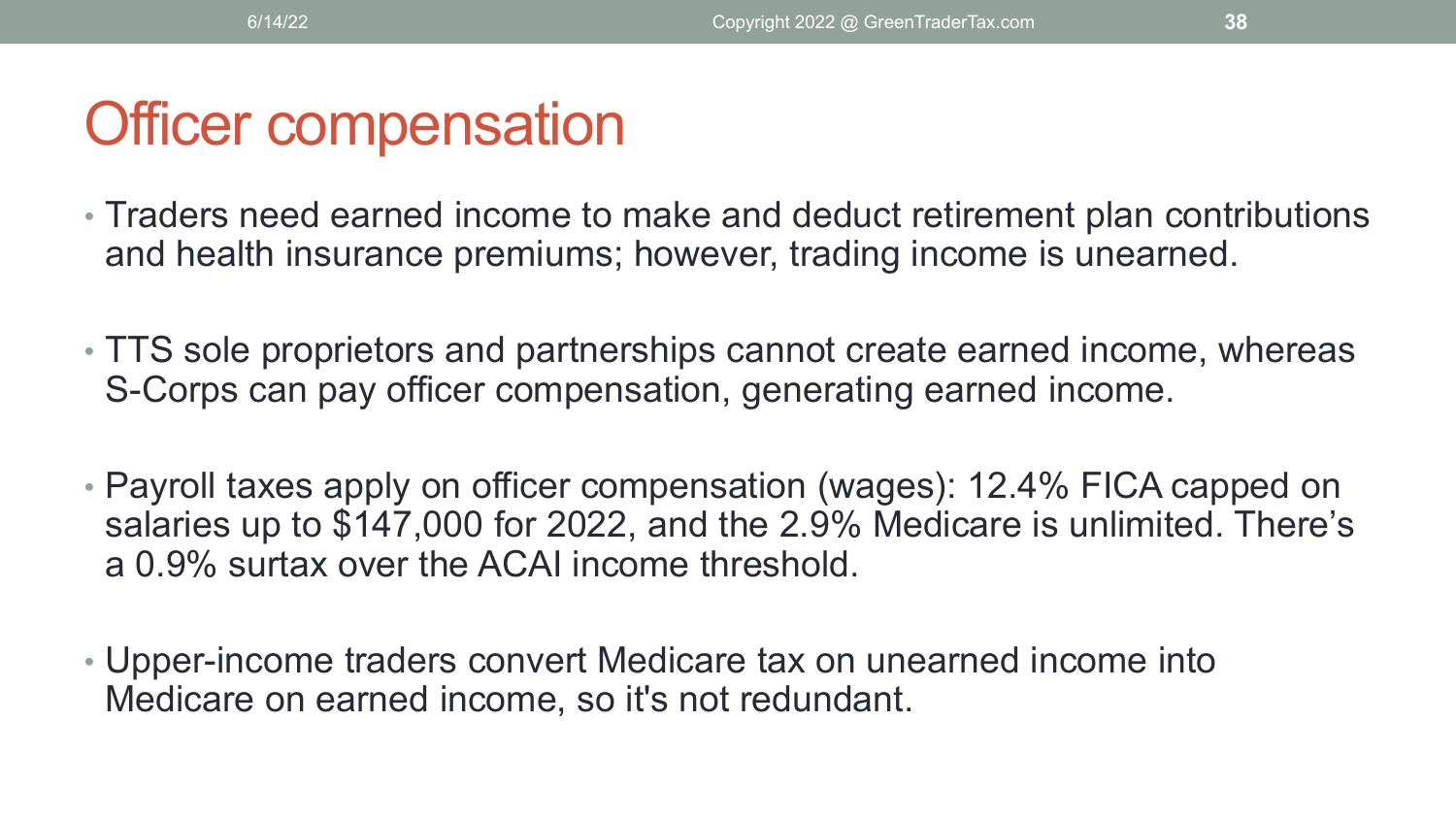# Annual payroll at year-end

- TTS traders should fund retirement plan contributions from net income, not losses.
- It's okay to have a loss generated by the HI reimbursement portion of compensation.
- It's best to wait on the execution of an annual paycheck until early December, when there is transparency for the year.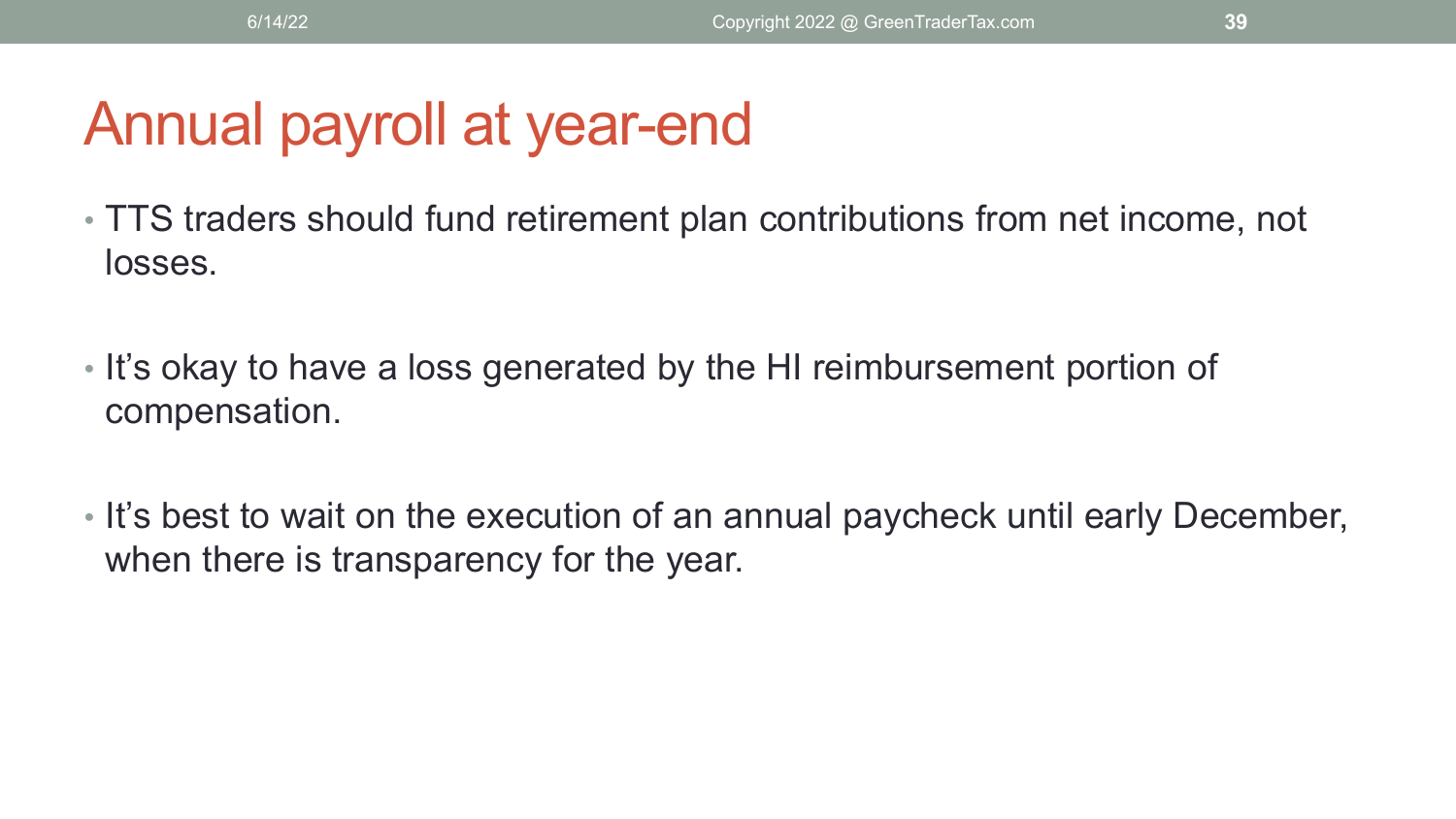# Solo 401(k) elective deferral

- If you have sufficient trading profits for the year, consider establishing a Solo 401(k) retirement plan before year-end.
- Start with the 100% deductible elective deferral (ED; \$20,500 for 2022) and pay it through payroll since it's reported on the annual W-2.
- Taxpayers 50 years and older have a "catch up provision" of \$6,500, raising the 2022 ED limit to \$27,000 per year.
- The ED can be contributed to a Roth IRA, forgoing the tax deduction on the contribution.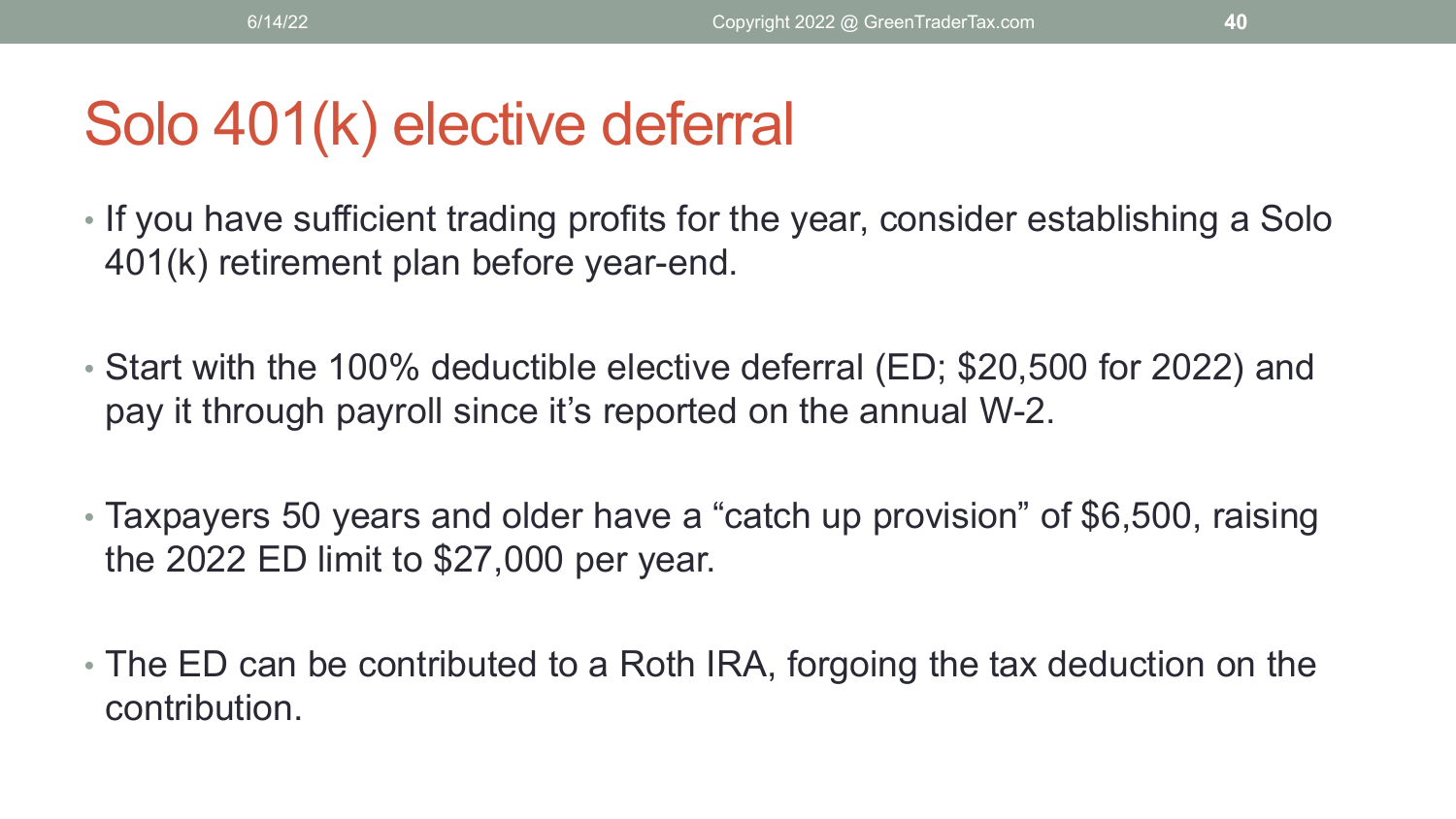# Solo 401(k) profit-sharing plan

- If you have significant trading gains, consider increasing payroll in December 2022 for a performance-based bonus to unlock a 25% deductible Solo 401(k) profit-sharing plan (PSP) contribution that you don't have to pay into the retirement plan until the due date of the S-Corp tax return (including extensions by September 15).
- The maximum PSP amount for 2022 is \$40,500, increased \$2,000 from 2021.
- The total 2022 limit for a Solo 401(k) is \$67,500 (\$20,500 ED, \$6,500 catch-up ED, and \$40,500 PSP).
- <https://greentradertax.com/trader-tax-center/retirement-solutions/>
- [https://greentradertax.com/how-some-traders-double-up-on-retirement-plan](https://greentradertax.com/how-some-traders-double-up-on-retirement-plan-contributions/)contributions/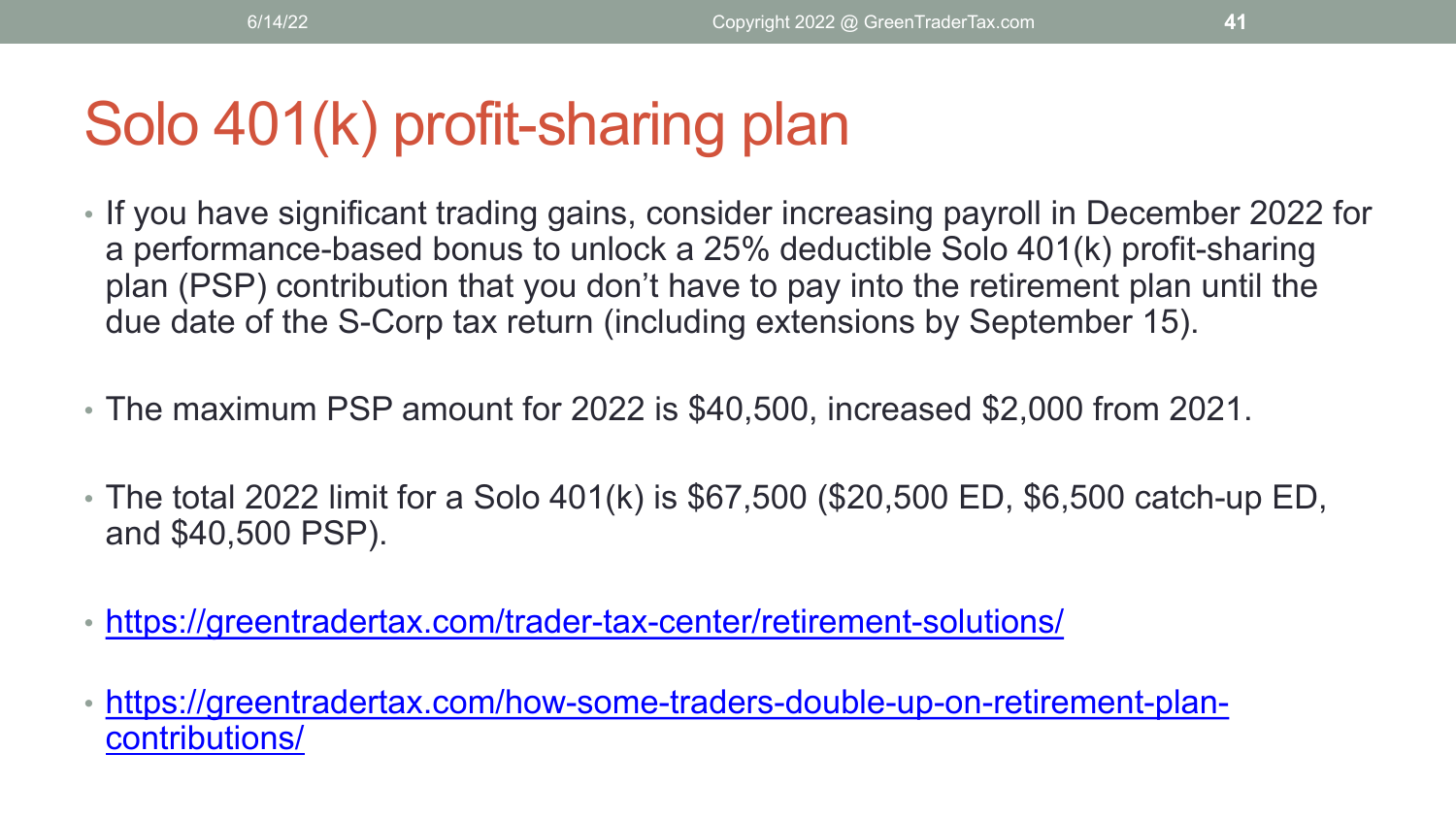### C-Corps are not suitable for traders

• C-Corps are not ideal for traders since the IRS might charge a 20% "accumulated earnings tax" (AET) on top of the 21% flat tax rate.

- It's hard for a trader to have a war chest plan to justify retaining earnings and profits (E&P). Otherwise, AET applies to E&P.
- There's double state taxation to consider, too.
- [https://greentradertax.com/how-to-decide-if-a-c-corp-is-right-for-your-trading](https://greentradertax.com/how-to-decide-if-a-c-corp-is-right-for-your-trading-business/)business/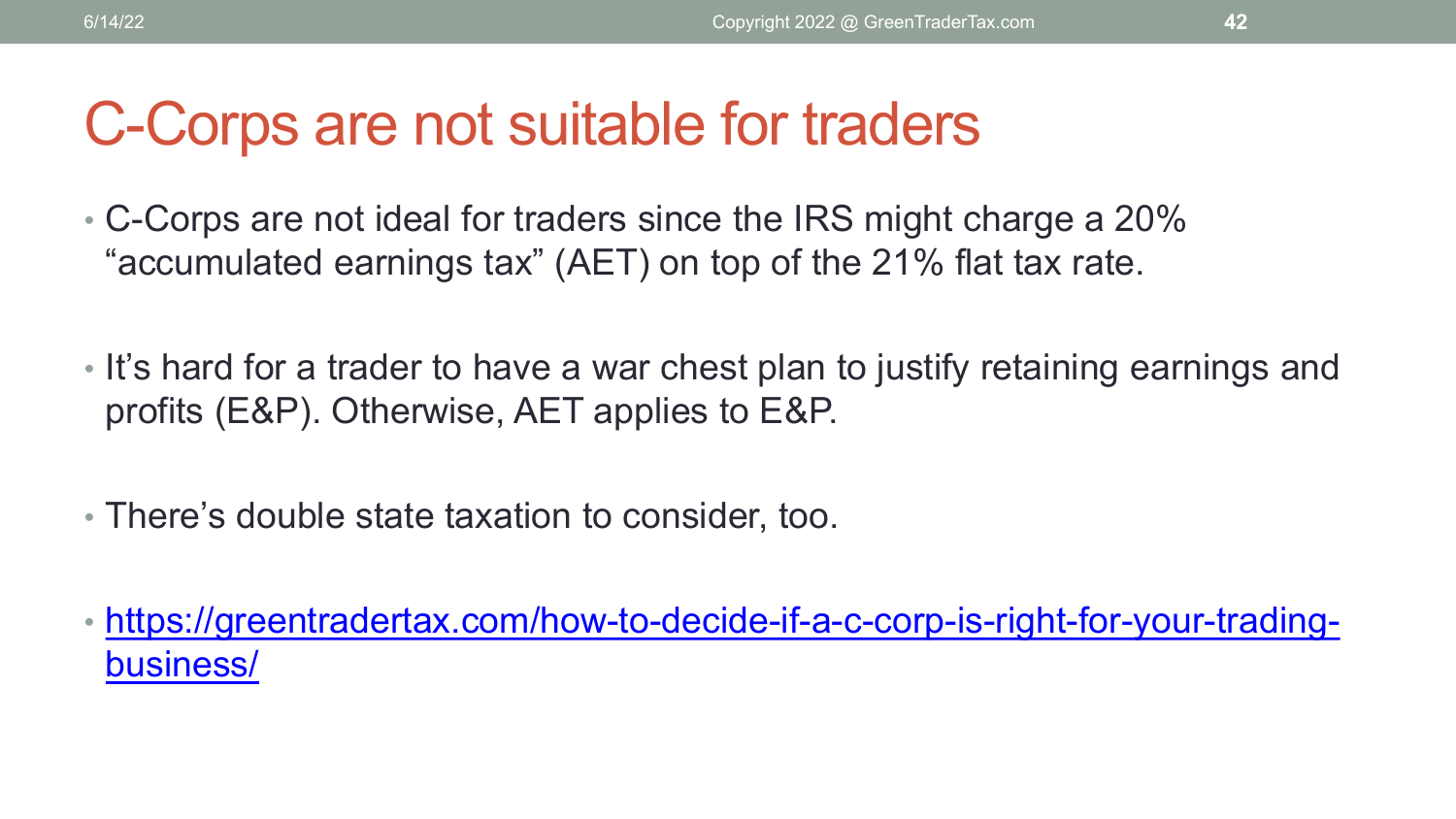#### Contact us

- Thank you for attending this Webinar or watching the recording.
- Visit [www.GreenTraderTax.com](http://www.greentradertax.com/) for additional information.
- Email us your questions at [info@greentradertax.com](mailto:info@greentradertax.com)